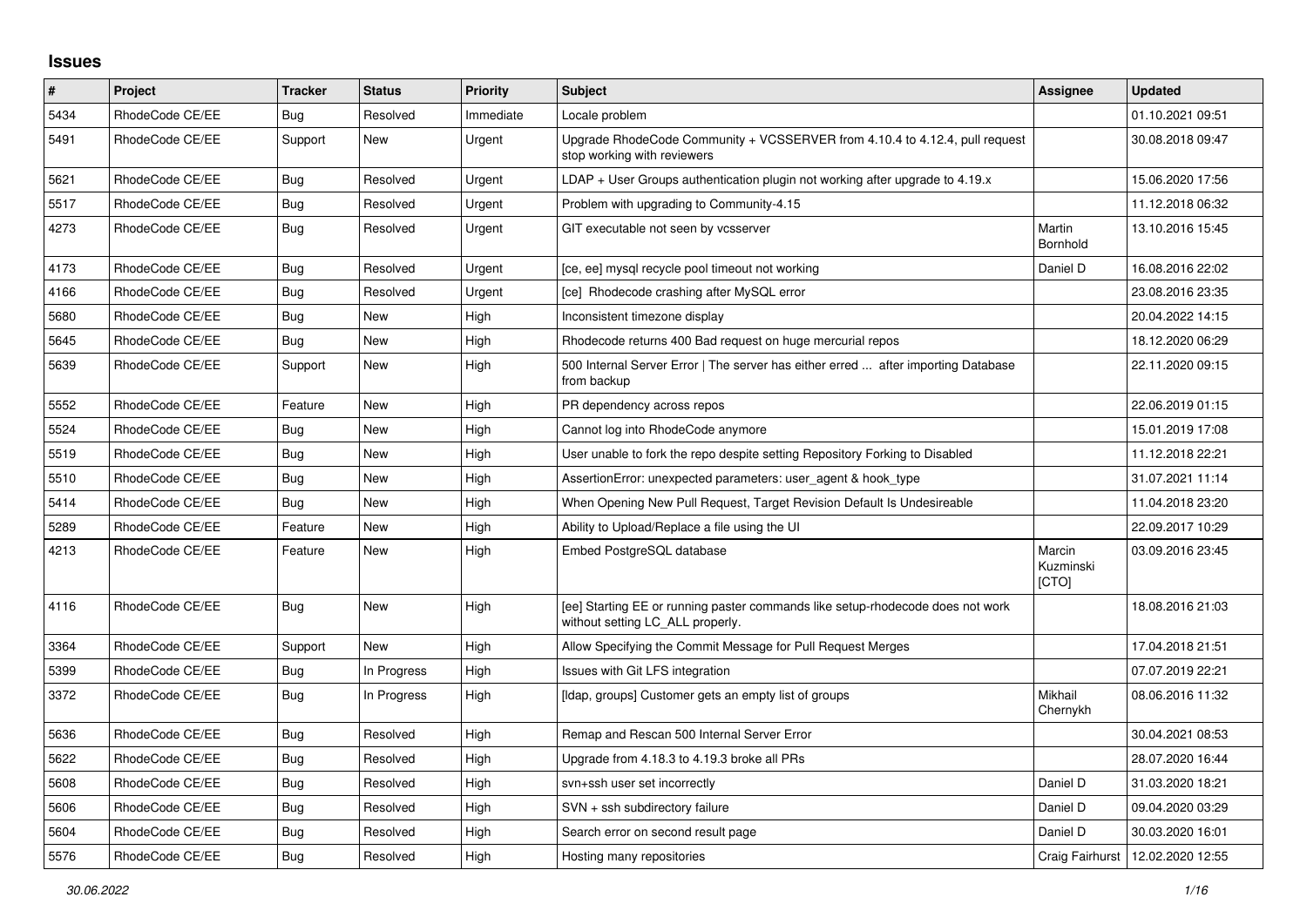| $\pmb{\#}$ | Project           | <b>Tracker</b> | <b>Status</b> | <b>Priority</b> | <b>Subject</b>                                                                          | <b>Assignee</b>              | <b>Updated</b>   |
|------------|-------------------|----------------|---------------|-----------------|-----------------------------------------------------------------------------------------|------------------------------|------------------|
| 5567       | RhodeCode CE/EE   | <b>Bug</b>     | Resolved      | High            | Error after PR was updated                                                              |                              | 20.01.2020 10:04 |
| 5560       | RhodeCode CE/EE   | Bug            | Resolved      | High            | Check all permission API function to flush caches for auth perms                        |                              | 08.06.2021 23:56 |
| 5528       | RhodeCode CE/EE   | Bug            | Resolved      | High            | Empty Unicode file causes the PR to return HTTP 500                                     |                              | 28.02.2019 13:52 |
| 5523       | RhodeCode CE/EE   | <b>Bug</b>     | Resolved      | High            | user from AD is asked to change his password when logs in.                              | Thierry<br>Wynsdau           | 28.05.2020 20:28 |
| 5516       | RhodeCode CE/EE   | Support        | Resolved      | High            | Cannot log into RhodeCode                                                               | Thierry<br>Wynsdau           | 28.05.2020 20:28 |
| 5513       | RhodeCode CE/EE   | Bug            | Resolved      | High            | Gist: GitHub flavoured markdown gist creation fails                                     |                              | 07.07.2019 22:21 |
| 5502       | RhodeCode CE/EE   | Bug            | Resolved      | High            | 500 error when using multiple custom branch permissions                                 |                              | 07.12.2018 09:49 |
| 5489       | RhodeCode CE/EE   | Bug            | Resolved      | High            | grant_user_permission_to_repo_group API call fails to set permissions on child<br>repos |                              | 11.07.2018 09:57 |
| 5436       | RhodeCode CE/EE   | Bug            | Resolved      | High            | Unable To Open Pull Request in 4.11.2                                                   |                              | 14.02.2018 11:14 |
| 5433       | RhodeCode CE/EE   | Bug            | Resolved      | High            | RhodeCode Community 4.11 doesn't handle HG largefiles extension                         |                              | 01.02.2018 20:08 |
| 5391       | RhodeCode CE/EE   | Task           | Resolved      | High            | Secure Email change                                                                     |                              | 17.04.2018 21:50 |
| 4677       | RhodeCode CE/EE   | Support        | Resolved      | High            | API get_repo_refs not working?                                                          |                              | 19.12.2016 11:46 |
| 4304       | RhodeCode CE/EE   | Bug            | Resolved      | High            | Search: Internal Server Error                                                           |                              | 26.11.2016 16:26 |
| 4268       | RhodeCode CE/EE   | Bug            | Resolved      | High            | [ee] default reviewers from changed lines is returning wrong values                     | Daniel D                     | 06.10.2016 14:35 |
| 4243       | RhodeCode CE/EE   | Support        | Resolved      | High            | Gist visibility update?                                                                 | Martin<br>Bornhold           | 27.09.2016 06:40 |
| 4235       | RhodeCode CE/EE   | Task           | Resolved      | High            | Support GIT LFS server                                                                  |                              | 23.03.2017 17:24 |
| 4233       | RhodeCode CE/EE   | Bug            | Resolved      | High            | slack, git push problem                                                                 | Daniel D                     | 26.09.2016 11:56 |
| 4223       | RhodeCode CE/EE   | Bug            | Resolved      | High            | [git, tags] annotated tags not appearing in UI                                          | Daniel D                     | 12.09.2016 06:12 |
| 4206       | RhodeCode CE/EE   | Bug            | Resolved      | High            | Error creating SVN groups                                                               |                              | 15.09.2016 13:24 |
| 4199       | RhodeCode CE/EE   | Bug            | Resolved      | High            | investigate: ongoing SSL problems when switching to 4.X from 3.X                        | Johannes<br>Bornhold         | 15.09.2016 13:14 |
| 4184       | RhodeCode CE/EE   | Bug            | Resolved      | High            | fix content INT overflow bug                                                            | Marcin<br>Kuzminski<br>[CTO] | 23.08.2016 10:31 |
| 4251       | RhodeCode CE/EE   | Task           | Feedback      | High            | [customer] Pull request with subrepos                                                   | Martin<br>Bornhold           | 10.11.2016 17:52 |
| 317        | Documentation     | Feature        | New           | High            | Styling                                                                                 | <b>Brian Butler</b>          | 07.07.2016 10:10 |
| 5531       | RhodeCode Tools   | Bug            | <b>New</b>    | Normal          | rhodecode-index: default cli opts overwrite given mapping file                          |                              | 17.07.2020 17:36 |
| 5450       | RhodeCode Tools   | Bug            | New           | Normal          | rhodecode-api get license info no longer works                                          |                              | 17.07.2018 15:01 |
| 3333       | RhodeCode Tools   | Task           | New           | Normal          | Create rhodecode-tools backup command for backup of RhodeCode Enterprise                |                              | 17.03.2016 12:43 |
| 5582       | RhodeCode Control | Feature        | New           | Normal          | Add the version number of a PR in the HTTP API                                          |                              | 15.01.2020 10:45 |
| 5535       | RhodeCode Control | Bug            | New           | Normal          | improper rollback on upgrade failure                                                    |                              | 09.02.2019 21:12 |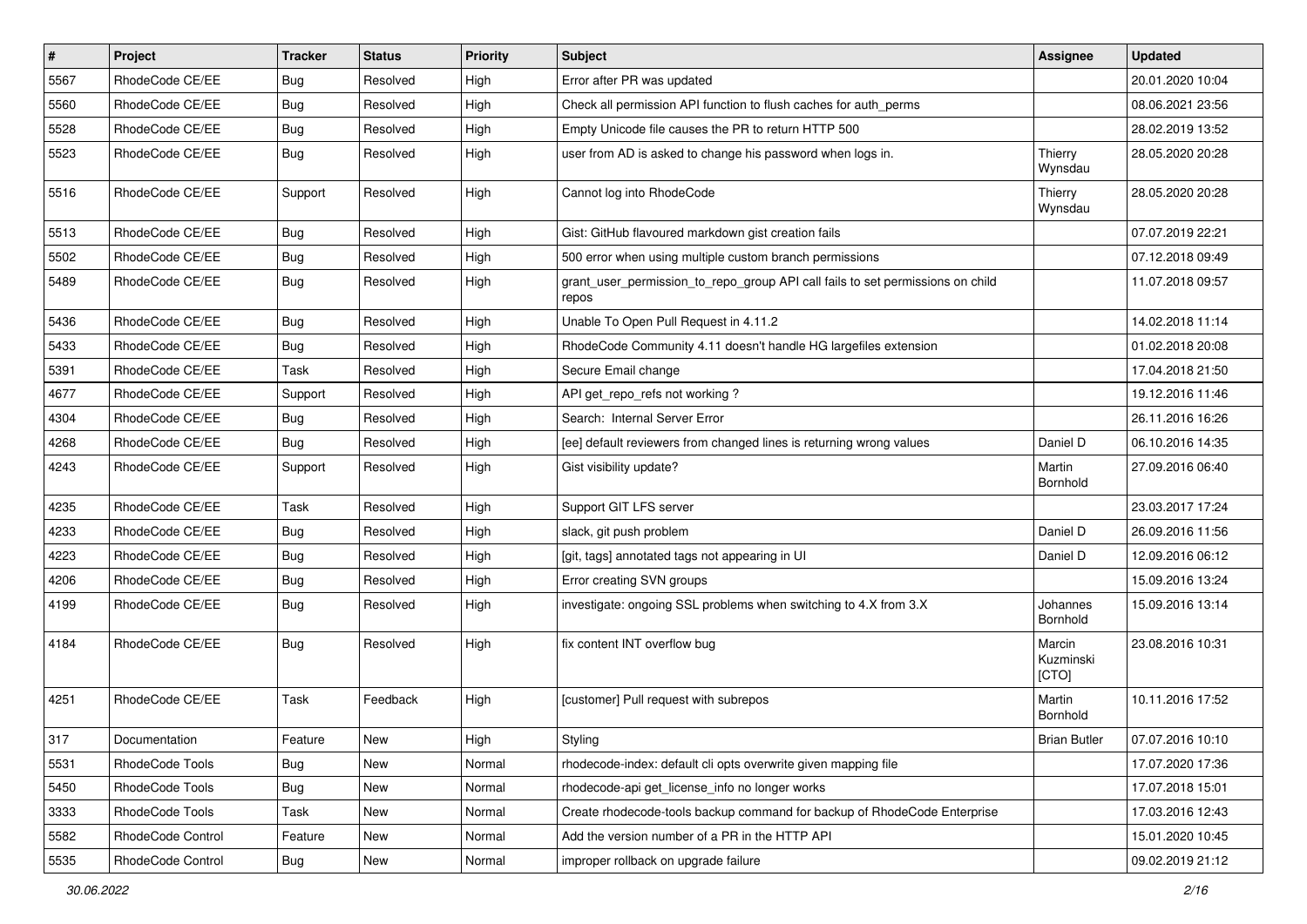| $\vert$ # | Project           | Tracker    | <b>Status</b> | <b>Priority</b> | <b>Subject</b>                                                                                              | Assignee                     | <b>Updated</b>   |
|-----------|-------------------|------------|---------------|-----------------|-------------------------------------------------------------------------------------------------------------|------------------------------|------------------|
| 5534      | RhodeCode Control | Feature    | New           | Normal          | extract/preload subcommand                                                                                  |                              | 14.02.2019 14:45 |
| 5501      | RhodeCode Control | <b>Bug</b> | <b>New</b>    | Normal          | rccontrol throwing rccontrol.lib.exceptions.SupervisorFailedToStart                                         |                              | 19.05.2022 19:32 |
| 5533      | RhodeCode Control | Feature    | In Progress   | Normal          | Support busybox tar                                                                                         |                              | 09.02.2019 22:09 |
| 5679      | RhodeCode CE/EE   | Bug        | New           | Normal          | Data directory continues to grow until it fills disk partition                                              |                              | 25.04.2022 11:42 |
| 5677      | RhodeCode CE/EE   | Support    | New           | Normal          | PR cross merge                                                                                              |                              | 28.01.2022 16:59 |
| 5672      | RhodeCode CE/EE   | <b>Bug</b> | New           | Normal          | Unable to browse git repository folders with # in names                                                     |                              | 16.12.2021 18:13 |
| 5670      | RhodeCode CE/EE   | <b>Bug</b> | New           | Normal          | Repo-level administrators can usurp owner of repoistory                                                     |                              | 01.12.2021 16:18 |
| 5664      | RhodeCode CE/EE   | <b>Bug</b> | New           | Normal          | Regression: When assigning permissions, cannot see own group in auto-complete<br>without special conditions |                              | 29.07.2021 10:49 |
| 5662      | RhodeCode CE/EE   | Bug        | New           | Normal          | Full text search not working due to crash in whoosh                                                         |                              | 07.06.2022 08:31 |
| 5657      | RhodeCode CE/EE   | <b>Bug</b> | New           | Normal          | Error in maintenance page                                                                                   |                              | 30.03.2021 15:09 |
| 5654      | RhodeCode CE/EE   | <b>Bug</b> | New           | Normal          | Comment formatting broken when containing @ in a code block                                                 |                              | 24.02.2021 12:10 |
| 5653      | RhodeCode CE/EE   | Feature    | New           | Normal          | Extend SSH clone to support cloning by repo id.                                                             | Marcin<br>Kuzminski<br>[CTO] | 17.02.2021 12:58 |
| 5649      | RhodeCode CE/EE   | Bug        | New           | Normal          | test-file-upload                                                                                            |                              | 17.12.2020 23:08 |
| 5644      | RhodeCode CE/EE   | <b>Bug</b> | New           | Normal          | PR inks to comments not working if files are collapsed                                                      |                              | 02.12.2020 10:42 |
| 5641      | RhodeCode CE/EE   | Feature    | New           | Normal          | "Add draft" / (x) button usability                                                                          |                              | 30.11.2020 20:53 |
| 5638      | RhodeCode CE/EE   | Feature    | New           | Normal          | Add "Copy full url path" button                                                                             |                              | 05.02.2021 20:23 |
| 5637      | RhodeCode CE/EE   | Feature    | New           | Normal          | Clone URL templates - add per repository/namespace                                                          |                              | 29.10.2020 09:38 |
| 5632      | RhodeCode CE/EE   | <b>Bug</b> | New           | Normal          | Missing Parent Folder for Personal Repo lacks proper handling                                               |                              | 03.08.2020 07:56 |
| 5631      | RhodeCode CE/EE   | Feature    | New           | Normal          | Change target of PR                                                                                         |                              | 31.07.2020 17:05 |
| 5630      | RhodeCode CE/EE   | <b>Bug</b> | New           | Normal          | Inline comments do not follow the line of code                                                              |                              | 21.07.2020 11:25 |
| 5629      | RhodeCode CE/EE   | Bug        | New           | Normal          | Diff truncated on small files                                                                               |                              | 21.07.2020 08:58 |
| 5626      | RhodeCode CE/EE   | <b>Bug</b> | New           | Normal          | Whoosh full-text indexing is fully indexing all repos, not recognizing forks                                |                              | 02.07.2020 19:24 |
| 5624      | RhodeCode CE/EE   | <b>Bug</b> | New           | Normal          | Timeout when trying to test SMTP email configuration                                                        |                              | 01.07.2020 20:01 |
| 5618      | RhodeCode CE/EE   | Support    | New           | Normal          | Getting HTTP 502 Bad Gateway when trying to push (or clone) on a slow network                               |                              | 27.05.2020 21:56 |
| 5617      | RhodeCode CE/EE   | Feature    | New           | Normal          | Allow PRs to non-head bookmarks                                                                             |                              | 20.05.2020 12:25 |
| 5600      | RhodeCode CE/EE   | Feature    | New           | Normal          | Change default repository landing page                                                                      |                              | 27.01.2021 01:04 |
| 5595      | RhodeCode CE/EE   | Feature    | New           | Normal          | Group code review mail notification                                                                         |                              | 03.03.2020 10:17 |
| 5593      | RhodeCode CE/EE   | Support    | New           | Normal          | SSH connections                                                                                             |                              | 17.02.2020 16:18 |
| 5590      | RhodeCode CE/EE   | Bug        | New           | Normal          | Pull Request creation takes 2 minutes                                                                       |                              | 28.05.2020 20:48 |
| 5588      | RhodeCode CE/EE   | Bug        | New           | Normal          | wrong rendering of issue tracker pattern                                                                    |                              | 29.01.2020 11:24 |
| 5586      | RhodeCode CE/EE   | Feature    | New           | Normal          | @mention should be a link                                                                                   |                              | 29.01.2020 11:46 |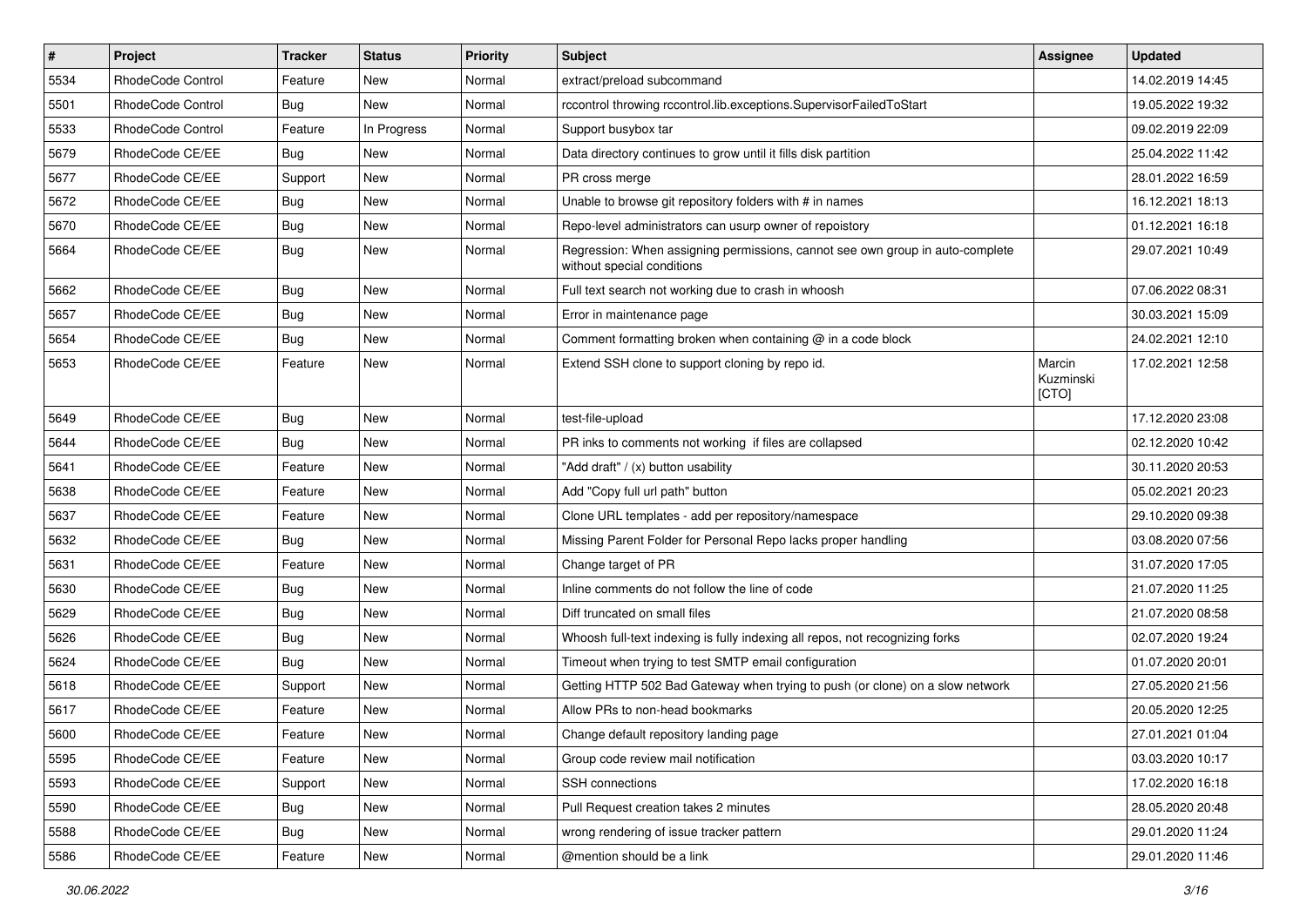| $\sharp$ | Project         | <b>Tracker</b> | <b>Status</b> | Priority | <b>Subject</b>                                                                                                    | <b>Assignee</b>    | <b>Updated</b>   |
|----------|-----------------|----------------|---------------|----------|-------------------------------------------------------------------------------------------------------------------|--------------------|------------------|
| 5584     | RhodeCode CE/EE | Feature        | New           | Normal   | "update pull request link" message on vcs client                                                                  |                    | 23.01.2020 10:32 |
| 5570     | RhodeCode CE/EE | Bug            | <b>New</b>    | Normal   | Remap repositories always fail in RhodeCode community                                                             |                    | 04.10.2019 14:50 |
| 5559     | RhodeCode CE/EE | Bug            | New           | Normal   | Timezone handling issue on repos list                                                                             |                    | 07.07.2019 22:19 |
| 5556     | RhodeCode CE/EE | Bug            | New           | Normal   | After upgrade RhodeCode Enterprise, pull request via API adds repo owner as<br>default reviewer                   |                    | 01.01.2020 13:09 |
| 5553     | RhodeCode CE/EE | Bug            | <b>New</b>    | Normal   | Exceptions Tracker - Exception ID: 140095575901360 after upgrade to the lastes<br>version                         | Thierry<br>Wynsdau | 10.07.2019 10:33 |
| 5550     | RhodeCode CE/EE | Bug            | <b>New</b>    | Normal   | 500 Internal Server Error   The server has either erred or is incapable of performing<br>the requested operation. |                    | 18.04.2019 17:12 |
| 5548     | RhodeCode CE/EE | Feature        | <b>New</b>    | Normal   | Initial Search API                                                                                                | Peter Colledge     | 07.07.2019 22:21 |
| 5547     | RhodeCode CE/EE | Bug            | New           | Normal   | UI not consistent between Firefox and Chrome                                                                      |                    | 01.03.2019 23:35 |
| 5545     | RhodeCode CE/EE | <b>Bug</b>     | New           | Normal   | Merge commit to contain the username/reponame of the origin                                                       |                    | 28.02.2019 13:46 |
| 5543     | RhodeCode CE/EE | Feature        | New           | Normal   | Repo API should have equivalent get_repo_audit_logs() to User API call<br>get user audit logs()                   |                    | 26.02.2019 12:22 |
| 5541     | RhodeCode CE/EE | Support        | <b>New</b>    | Normal   | <b>SVN Settings: Repository Patterns</b>                                                                          |                    | 16.12.2019 15:35 |
| 5540     | RhodeCode CE/EE | Bug            | <b>New</b>    | Normal   | Rhode Code 4.15.2 VCS Caching(?) behaviour                                                                        |                    | 25.02.2019 17:01 |
| 5538     | RhodeCode CE/EE | <b>Bug</b>     | New           | Normal   | internal server error (UnicodeDecodeError) during rhodecode-index request                                         |                    | 20.02.2019 14:43 |
| 5527     | RhodeCode CE/EE | Support        | New           | Normal   | API: expose human readable failure reason                                                                         |                    | 30.01.2019 17:43 |
| 5512     | RhodeCode CE/EE | Bug            | New           | Normal   | Show commit phase in summary view                                                                                 |                    | 09.11.2018 21:37 |
| 5511     | RhodeCode CE/EE | Feature        | New           | Normal   | New feature to synchronize the fork with the remote repo from the summary page                                    |                    | 13.11.2018 01:23 |
| 5509     | RhodeCode CE/EE | Bug            | <b>New</b>    | Normal   | Remove `limportant attributes` from UI elements                                                                   |                    | 07.12.2018 07:40 |
| 5506     | RhodeCode CE/EE | Bug            | New           | Normal   | Web UI fonts are not looking good and is difficult to read for people with low vision                             |                    | 26.10.2018 09:38 |
| 5504     | RhodeCode CE/EE | Feature        | New           | Normal   | Buttons to copy commit hash and to expand the commit message in the repo<br>summary view                          |                    | 26.10.2018 00:59 |
| 5503     | RhodeCode CE/EE | Support        | <b>New</b>    | Normal   | failed to upgrade to 4.13.3                                                                                       |                    | 06.11.2018 18:28 |
| 5500     | RhodeCode CE/EE | Bug            | New           | Normal   | How to enable/set "RC_SKIP_HOOKS" to disable svn hooks?                                                           |                    | 02.10.2018 07:45 |
| 5499     | RhodeCode CE/EE | Support        | New           | Normal   | ERROR [celery.worker.consumer.consumer] consumer: Cannot connect                                                  |                    | 11.09.2018 08:39 |
| 5497     | RhodeCode CE/EE | Support        | New           | Normal   | hg push hangs                                                                                                     |                    | 30.08.2018 22:15 |
| 5496     | RhodeCode CE/EE | Support        | <b>New</b>    | Normal   | database migration 4.11.6 mysql to 4.12.4 postgres                                                                |                    | 27.08.2018 21:17 |
| 5495     | RhodeCode CE/EE | Support        | New           | Normal   | Idap to crowd users groups sync source                                                                            |                    | 10.09.2018 22:09 |
| 5494     | RhodeCode CE/EE | Bug            | <b>New</b>    | Normal   | rccontrol's python package management causes slow VCS SSH                                                         |                    | 02.04.2019 11:56 |
| 5492     | RhodeCode CE/EE | Bug            | New           | Normal   | VCSServer + SVN 1.10                                                                                              |                    | 26.07.2018 15:01 |
| 5484     | RhodeCode CE/EE | Support        | New           | Normal   | Setting up ssh, remote hg not found                                                                               |                    | 06.07.2018 23:41 |
| 5475     | RhodeCode CE/EE | <b>Bug</b>     | New           | Normal   | Unable to locate user in OpenLDAP directory via Idaps                                                             |                    | 08.06.2018 20:06 |
| 5471     | RhodeCode CE/EE | <b>Bug</b>     | New           | Normal   | Webhook integration failing: need more than 3 values to unpack                                                    |                    | 01.06.2018 02:26 |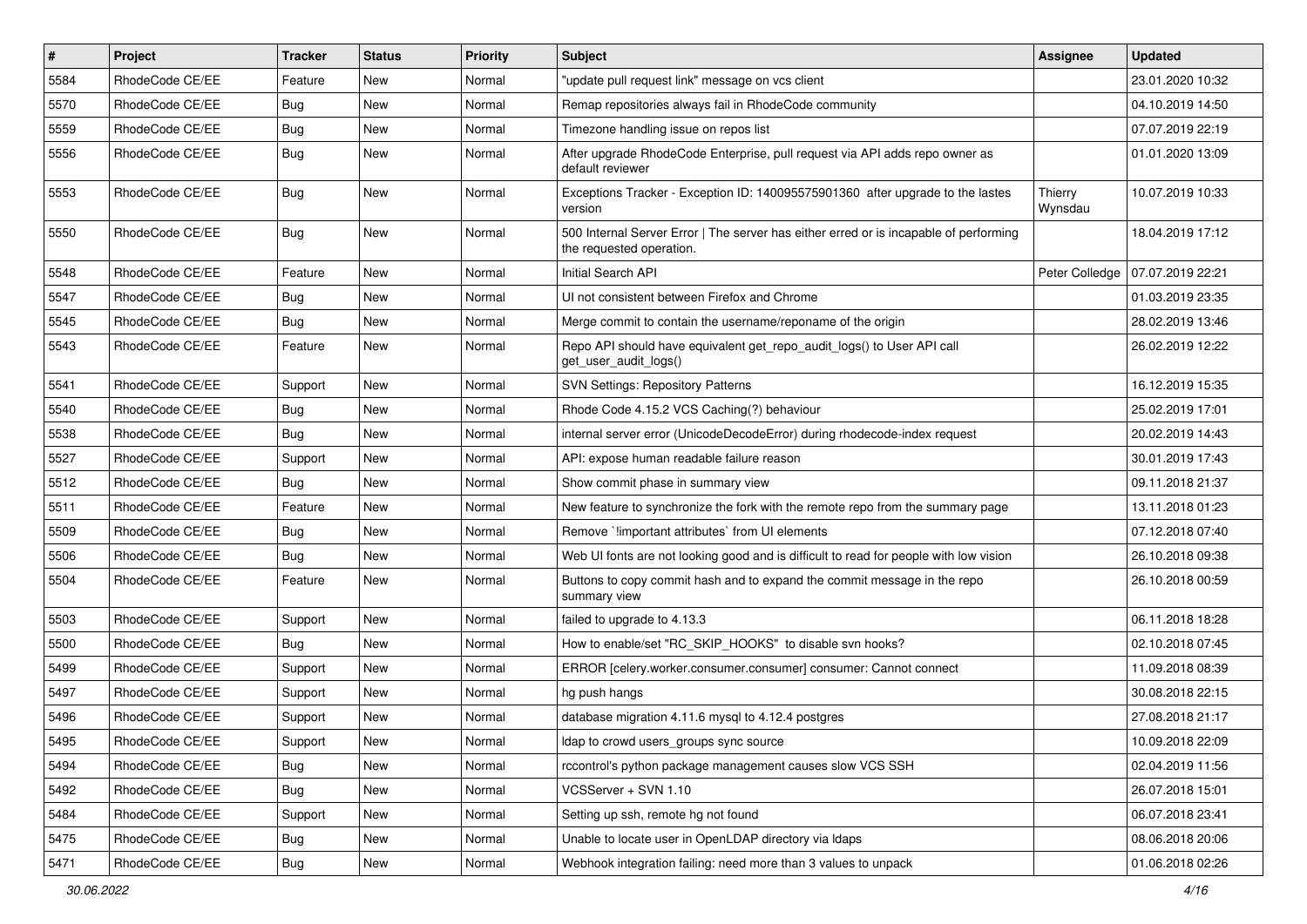| #    | Project         | <b>Tracker</b> | <b>Status</b> | <b>Priority</b> | Subject                                                                                                                                                                              | <b>Assignee</b>              | <b>Updated</b>   |
|------|-----------------|----------------|---------------|-----------------|--------------------------------------------------------------------------------------------------------------------------------------------------------------------------------------|------------------------------|------------------|
| 5468 | RhodeCode CE/EE | Support        | New           | Normal          | Check logic for updating last commit for repository groups                                                                                                                           |                              | 30.08.2018 09:47 |
| 5462 | RhodeCode CE/EE | Bug            | <b>New</b>    | Normal          | create_repo api fails with celery enabled                                                                                                                                            |                              | 10.07.2018 17:49 |
| 5410 | RhodeCode CE/EE | Bug            | New           | Normal          | After converting to CE, we get the following error when trying to view some repos in<br>the UI: "UnicodeDecodeError: 'ascii' codec can't decode byte" (full error in<br>Description) |                              | 25.01.2018 20:45 |
| 5406 | RhodeCode CE/EE | Bug            | <b>New</b>    | Normal          | <b>Installer Fails</b>                                                                                                                                                               |                              | 01.12.2017 11:52 |
| 5405 | RhodeCode CE/EE | Bug            | New           | Normal          | Add repository from UI leads to HTTP/404                                                                                                                                             |                              | 28.11.2017 11:39 |
| 5404 | RhodeCode CE/EE | Task           | <b>New</b>    | Normal          | Add an option to detach review rules when deleting an user                                                                                                                           |                              | 22.11.2017 11:23 |
| 5400 | RhodeCode CE/EE | Task           | <b>New</b>    | Normal          | User group - subgroup support                                                                                                                                                        |                              | 06.11.2017 22:00 |
| 5394 | RhodeCode CE/EE | Support        | <b>New</b>    | Normal          | SVN to Git / Mercurial Migration                                                                                                                                                     |                              | 03.10.2017 09:29 |
| 5382 | RhodeCode CE/EE | Feature        | New           | Normal          | Support for repository aliases                                                                                                                                                       | Marcin<br>Kuzminski<br>[CTO] | 04.09.2017 15:17 |
| 5371 | RhodeCode CE/EE | <b>Bug</b>     | New           | Normal          | Comment times in Pull Requests are off by 1 day                                                                                                                                      |                              | 10.04.2018 15:11 |
| 5278 | RhodeCode CE/EE | Feature        | <b>New</b>    | Normal          | Require support for git repositories of the form git://                                                                                                                              |                              | 13.04.2017 15:20 |
| 5273 | RhodeCode CE/EE | Feature        | <b>New</b>    | Normal          | Comment status                                                                                                                                                                       |                              | 07.04.2017 13:10 |
| 5271 | RhodeCode CE/EE | Feature        | New           | Normal          | Private comments                                                                                                                                                                     |                              | 07.04.2017 12:01 |
| 5270 | RhodeCode CE/EE | Task           | New           | Normal          | Comments updates                                                                                                                                                                     | Bartłomiej<br>Wołyńczyk      | 17.04.2018 21:51 |
| 5269 | RhodeCode CE/EE | Support        | <b>New</b>    | Normal          | Upgrade from RC EE 3.7.1 to RC EE 4.x                                                                                                                                                |                              | 29.06.2017 19:36 |
| 5257 | RhodeCode CE/EE | Bug            | <b>New</b>    | Normal          | Git repository with big binary file provokes error and strange behavior/memory leak<br>of RH.                                                                                        | Marcin<br>Kuzminski<br>[CTO] | 23.03.2017 22:02 |
| 5256 | RhodeCode CE/EE | Feature        | <b>New</b>    | Normal          | Last repository access time.                                                                                                                                                         |                              | 23.03.2017 16:34 |
| 5255 | RhodeCode CE/EE | Support        | New           | Normal          | I can't access issues created by me from mail                                                                                                                                        |                              | 04.04.2017 11:28 |
| 5227 | RhodeCode CE/EE | Bug            | New           | Normal          | 400 during a svn checkout, file with special chars                                                                                                                                   |                              | 23.02.2017 17:43 |
| 5218 | RhodeCode CE/EE | Bug            | New           | Normal          | 500 when forking repository, when using special chars in password.                                                                                                                   |                              | 19.02.2017 21:46 |
| 5200 | RhodeCode CE/EE | Task           | New           | Normal          | investigate search improvements                                                                                                                                                      |                              | 16.12.2019 16:04 |
| 4669 | RhodeCode CE/EE | Task           | <b>New</b>    | Normal          | disable pytest sugar on nix-build                                                                                                                                                    |                              | 01.12.2016 12:52 |
| 4312 | RhodeCode CE/EE | Task           | New           | Normal          | Storage location changes                                                                                                                                                             |                              | 11.07.2017 13:31 |
| 4303 | RhodeCode CE/EE | Support        | New           | Normal          | rhodecode instance                                                                                                                                                                   |                              | 08.11.2016 16:32 |
| 4301 | RhodeCode CE/EE | Feature        | <b>New</b>    | Normal          | [API] toggle force_password_reset in api for Idap users                                                                                                                              |                              | 28.10.2016 15:43 |
| 4299 | RhodeCode CE/EE | Task           | New           | Normal          | TEMPLATE repo groups                                                                                                                                                                 |                              | 22.09.2017 10:26 |
| 4290 | RhodeCode CE/EE | Task           | New           | Normal          | Allow to transplant the review status to merged commits                                                                                                                              |                              | 17.04.2018 21:50 |
| 4285 | RhodeCode CE/EE | Bug            | New           | Normal          | Intermittent error while trying to create or fork a repository                                                                                                                       |                              | 17.10.2016 22:42 |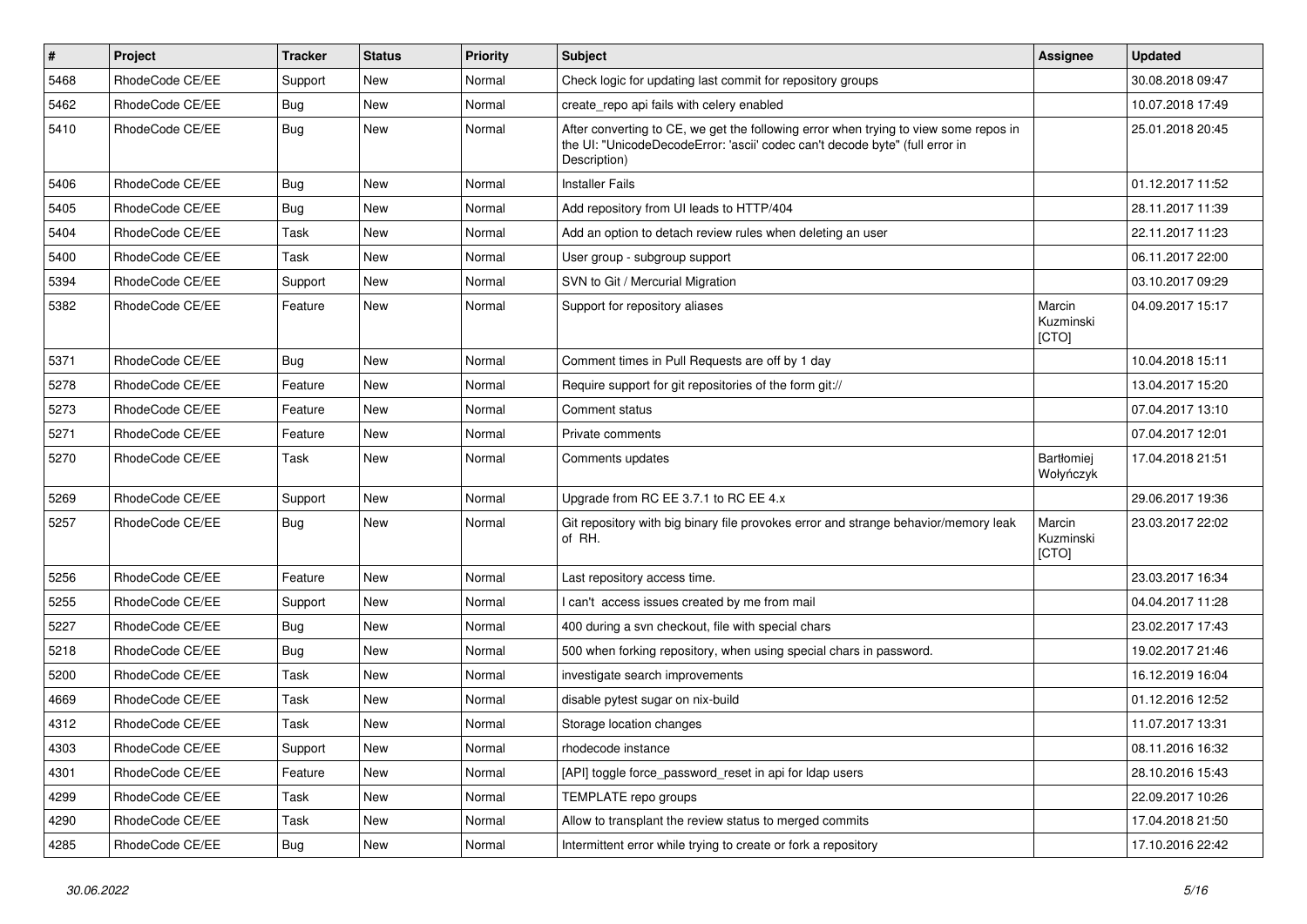| $\pmb{\#}$ | Project         | <b>Tracker</b> | <b>Status</b> | <b>Priority</b> | <b>Subject</b>                                                                               | <b>Assignee</b>              | <b>Updated</b>   |
|------------|-----------------|----------------|---------------|-----------------|----------------------------------------------------------------------------------------------|------------------------------|------------------|
| 4272       | RhodeCode CE/EE | Feature        | New           | Normal          | Better SPAM protection                                                                       |                              | 12.10.2016 11:14 |
| 4256       | RhodeCode CE/EE | Bug            | New           | Normal          | [ce, ee, ux] Source code highlight colors conflict with red/green inserted/deleted<br>blocks | Daniel D                     | 03.10.2016 05:00 |
| 4255       | RhodeCode CE/EE | Bug            | New           | Normal          | [translation, i18n] translation not being applied to integrations pages                      |                              | 30.09.2016 15:56 |
| 4252       | RhodeCode CE/EE | Support        | <b>New</b>    | Normal          | Backup & Recovery                                                                            |                              | 07.10.2016 19:47 |
| 4246       | RhodeCode CE/EE | Task           | New           | Normal          | [ce, ee, vcs, git] add tests for annotated git tags                                          | Daniel D                     | 13.02.2018 18:03 |
| 4234       | RhodeCode CE/EE | Task           | New           | Normal          | prepare and test RhodeCode VM image for AWS                                                  | <b>Marcin Lulek</b>          | 11.07.2017 13:32 |
| 4232       | RhodeCode CE/EE | Feature        | New           | Normal          | [ce, ee, pr, compare] redo diffs, support side by side diffs, html diffs                     | Daniel D                     | 25.10.2016 15:40 |
| 4226       | RhodeCode CE/EE | Feature        | New           | Normal          | [settings, system info] add VCS and Channelstream status to System Info                      |                              | 14.09.2016 16:45 |
| 4222       | RhodeCode CE/EE | Feature        | <b>New</b>    | Normal          | Configurable detection of READMEs                                                            |                              | 09.09.2016 10:05 |
| 4216       | RhodeCode CE/EE | Task           | New           | Normal          | [ux, renderers] implement consistent rendering for text fields                               |                              | 06.09.2016 11:46 |
| 4208       | RhodeCode CE/EE | Bug            | New           | Normal          | [ce, ee] test errors get hidden by error page                                                | Daniel D                     | 14.09.2016 12:00 |
| 4197       | RhodeCode CE/EE | Task           | New           | Normal          | [ce, ee] get list of users with their permissions to a repository                            | Daniel D                     | 22.09.2017 10:30 |
| 4191       | RhodeCode CE/EE | Feature        | New           | Normal          | Add custom Image logo option to header                                                       |                              | 22.08.2016 14:49 |
| 4190       | RhodeCode CE/EE | Bug            | <b>New</b>    | Normal          | [tests] fix or remove rst xss inline test                                                    |                              | 22.08.2016 12:15 |
| 4189       | RhodeCode CE/EE | Bug            | New           | Normal          | [tests, git] count of commit ids is different for git than hg when comparing remote          |                              | 22.08.2016 12:34 |
| 4188       | RhodeCode CE/EE | Bug            | New           | Normal          | [tests, svn] changeset tests produce different results for svn                               |                              | 22.08.2016 09:54 |
| 4182       | RhodeCode CE/EE | Feature        | New           | Normal          | add direct link from notification to corresponding PR                                        |                              | 19.08.2016 12:35 |
| 4179       | RhodeCode CE/EE | Task           | New           | Normal          | [ce, ee] refine perms summary list                                                           | Daniel D                     | 14.09.2016 12:09 |
| 4163       | RhodeCode CE/EE | Task           | New           | Normal          | [ce, ee] celery refactor + upgrade                                                           |                              | 15.08.2016 12:32 |
| 4157       | RhodeCode CE/EE | Feature        | New           | Normal          | [integrations] Integrate with industry standard SW development tools                         | Daniel D                     | 08.08.2016 12:55 |
| 4147       | RhodeCode CE/EE | Task           | New           | Normal          | [ce, ee, docs] Events documentation                                                          | Daniel D                     | 15.08.2016 12:33 |
| 4144       | RhodeCode CE/EE | Feature        | <b>New</b>    | Normal          | [ux] improve enable/disable of notifications                                                 |                              | 02.08.2016 17:19 |
| 4120       | RhodeCode CE/EE | Task           | New           | Normal          | [ce] replace get_repo_nodes api                                                              | Daniel D                     | 17.04.2018 21:49 |
| 4109       | RhodeCode CE/EE | Bug            | New           | Normal          | [files] The "switch to commit" widget is broken after using browser back button              |                              | 17.04.2018 21:50 |
| 4074       | RhodeCode CE/EE | Feature        | New           | Normal          | Edit review comment                                                                          | Bartłomiej<br>Wołyńczyk      | 17.04.2018 21:51 |
| 4051       | RhodeCode CE/EE | Task           | New           | Normal          | [ux, renderering] Consistent formatting on text fields.                                      |                              | 22.09.2017 10:27 |
| 4045       | RhodeCode CE/EE | Task           | New           | Normal          | File permissions                                                                             |                              | 17.04.2018 21:49 |
| 4000       | RhodeCode CE/EE | Feature        | <b>New</b>    | Normal          | Make compare more functional                                                                 | Marcin<br>Kuzminski<br>[CTO] | 18.11.2017 19:11 |
| 3980       | RhodeCode CE/EE | Feature        | <b>New</b>    | Normal          | Add CI engine                                                                                |                              | 05.06.2016 21:32 |
| 3979       | RhodeCode CE/EE | Feature        | New           | Normal          | Add kanban board                                                                             |                              | 05.06.2016 21:20 |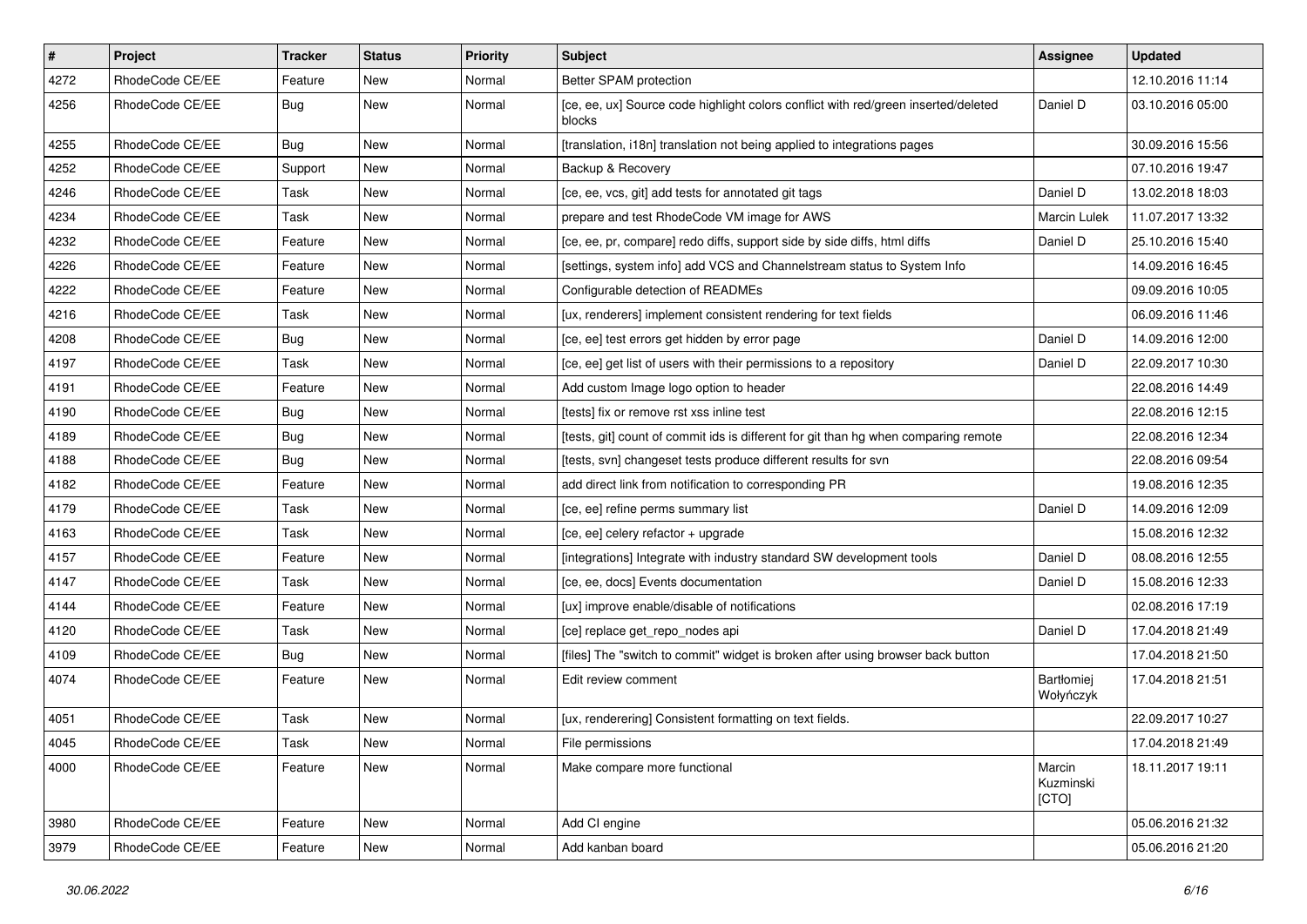| $\pmb{\#}$ | Project         | <b>Tracker</b> | <b>Status</b> | Priority | <b>Subject</b>                                                              | <b>Assignee</b>              | <b>Updated</b>   |
|------------|-----------------|----------------|---------------|----------|-----------------------------------------------------------------------------|------------------------------|------------------|
| 3978       | RhodeCode CE/EE | Feature        | New           | Normal   | Add bug tracker                                                             |                              | 05.06.2016 21:20 |
| 3977       | RhodeCode CE/EE | Feature        | <b>New</b>    | Normal   | Wiki                                                                        |                              | 05.06.2016 21:11 |
| 3963       | RhodeCode CE/EE | Bug            | New           | Normal   | [ce] Getting a newly added repo via remap/rescan via api gives no data      |                              | 27.05.2016 05:02 |
| 3956       | RhodeCode CE/EE | <b>Bug</b>     | New           | Normal   | [ce] - svn commit with all 'None' properties (author, message, etc.)        |                              | 23.05.2016 17:22 |
| 3939       | RhodeCode CE/EE | Bug            | <b>New</b>    | Normal   | [ux] changelog filter blank after going back in browser                     |                              | 18.05.2016 14:50 |
| 3923       | RhodeCode CE/EE | <b>Bug</b>     | New           | Normal   | odd exception on running internal-code                                      |                              | 09.08.2016 10:54 |
| 3922       | RhodeCode CE/EE | Bug            | New           | Normal   | svn backend returns different diff to git/hg backends                       |                              | 11.05.2016 14:29 |
| 3486       | RhodeCode CE/EE | Feature        | <b>New</b>    | Normal   | expose origin of permission in perm dict for users                          |                              | 06.06.2016 10:54 |
| 3484       | RhodeCode CE/EE | Task           | <b>New</b>    | Normal   | oauth: reduce required permissions for 3rd party                            |                              | 13.04.2016 12:33 |
| 3483       | RhodeCode CE/EE | Bug            | <b>New</b>    | Normal   | oauth: disable 3rd party registration if RhodeCode registration is disabled | Marcin<br>Kuzminski<br>[CTO] | 13.04.2016 12:13 |
| 3472       | RhodeCode CE/EE | Feature        | <b>New</b>    | Normal   | Expose unified hooks that can be used in SSH backend                        |                              | 14.04.2016 17:54 |
| 3460       | RhodeCode CE/EE | Feature        | New           | Normal   | [ux, frontend] hide "show more" button when there is nothing more to show   |                              | 11.04.2016 13:37 |
| 3455       | RhodeCode CE/EE | Feature        | New           | Normal   | [ux] commit message search should render entire commit message              |                              | 07.04.2016 17:50 |
| 3441       | RhodeCode CE/EE | Bug            | <b>New</b>    | Normal   | [ux] clicking on line in file view scrolls to that line                     |                              | 05.04.2016 13:35 |
| 3440       | RhodeCode CE/EE | Feature        | <b>New</b>    | Normal   | [design, ux] mock-up user interface for adding a branch/bookmark            |                              | 05.04.2016 09:21 |
| 3382       | RhodeCode CE/EE | Bug            | <b>New</b>    | Normal   | download superrepo with subrepos                                            |                              | 25.03.2016 01:30 |
| 3377       | RhodeCode CE/EE | Task           | New           | Normal   | extra fields types extensions                                               |                              | 24.03.2016 15:23 |
| 3376       | RhodeCode CE/EE | Task           | New           | Normal   | Repo action plugins                                                         |                              | 24.03.2016 15:21 |
| 3373       | RhodeCode CE/EE | Feature        | <b>New</b>    | Normal   | Allow to create Bookmarks and Branches from UI                              |                              | 05.04.2016 09:21 |
| 3362       | RhodeCode CE/EE | Task           | New           | Normal   | auth-plugins, indicate visually that plugin is turned on but NOT enabled    |                              | 22.03.2016 19:03 |
| 3351       | RhodeCode CE/EE | Bug            | New           | Normal   | Duplicate IP whitelist entry shows error flash                              |                              | 21.03.2016 15:54 |
| 3334       | RhodeCode CE/EE | Bug            | New           | Normal   | Attempt to edit .coveragerc through the online file editor                  |                              | 17.03.2016 13:49 |
| 3332       | RhodeCode CE/EE | Support        | <b>New</b>    | Normal   | LDAP settings page: Add button "test connection"                            |                              | 17.03.2016 10:23 |
| 3261       | RhodeCode CE/EE | Task           | <b>New</b>    | Normal   | mousetrap.js bump to latest 1.5.X version                                   |                              | 17.03.2016 12:52 |
| 3260       | RhodeCode CE/EE | Task           | New           | Normal   | api: expose get_repo_node method                                            |                              | 17.03.2016 12:56 |
| 3250       | RhodeCode CE/EE | Bug            | New           | Normal   | Posting a comment message is very slow !                                    |                              | 17.03.2016 12:57 |
| 3022       | RhodeCode CE/EE | <b>Bug</b>     | New           | Normal   | SVN support with repositories groups                                        |                              | 26.07.2016 18:25 |
| 2944       | RhodeCode CE/EE | Task           | New           | Normal   | Bump gunicorn to 19.4 version                                               |                              | 17.03.2016 12:58 |
| 2882       | RhodeCode CE/EE | Feature        | New           | Normal   | Bulk comment submit                                                         |                              | 17.03.2016 17:50 |
| 2844       | RhodeCode CE/EE | Task           | New           | Normal   | Update Bcrypt to a maintained version                                       |                              | 17.02.2018 20:37 |
| 1457       | RhodeCode CE/EE | Feature        | New           | Normal   | add allow permissions inheritance on repo groups                            |                              | 22.09.2017 10:27 |
| 148        | RhodeCode CE/EE | Feature        | New           | Normal   | [comments] Add per file and multiline comments in a changeset               |                              | 25.05.2016 10:20 |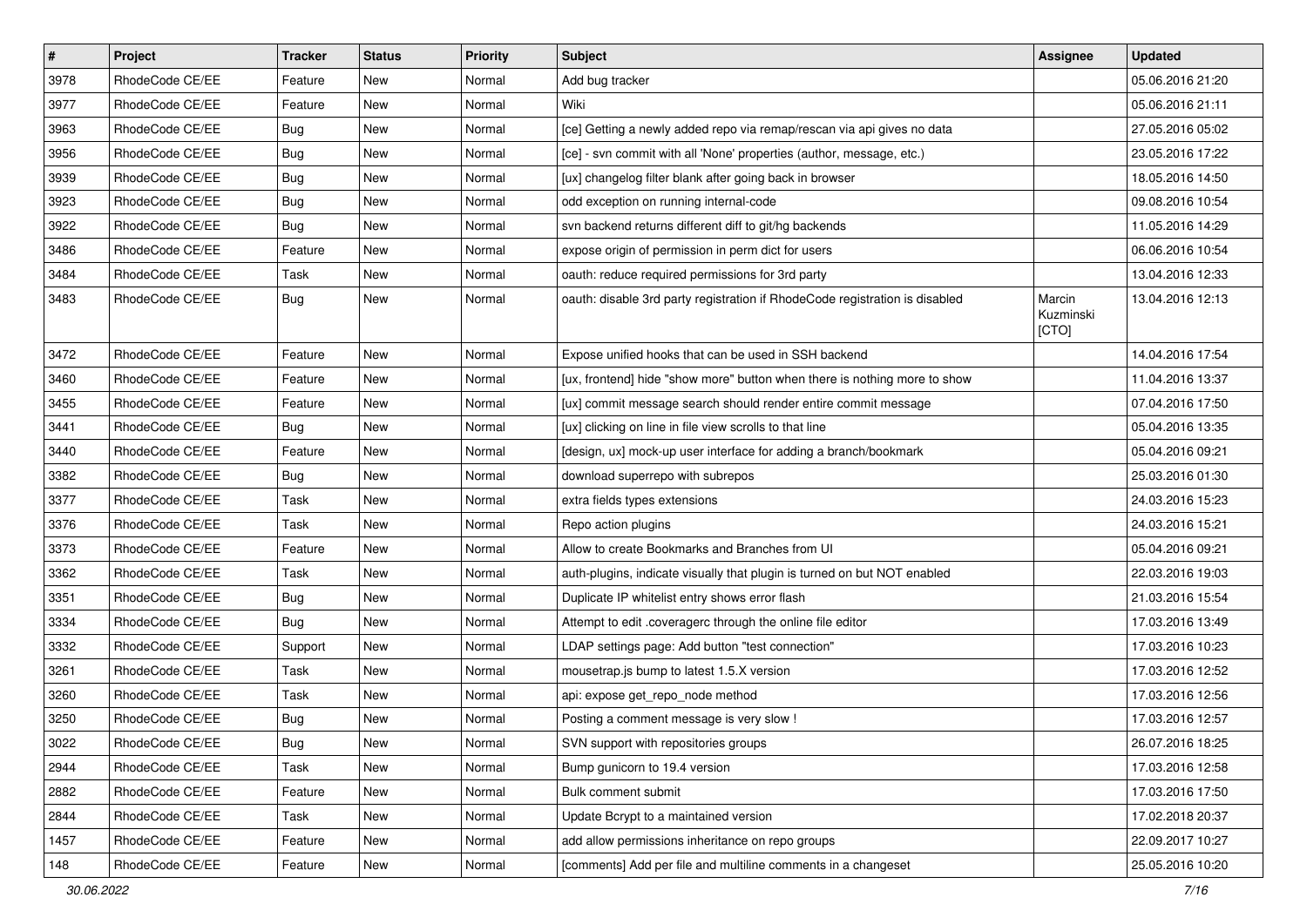| $\pmb{\#}$ | <b>Project</b>  | <b>Tracker</b> | <b>Status</b> | <b>Priority</b> | <b>Subject</b>                                                                                                                       | <b>Assignee</b>              | <b>Updated</b>   |
|------------|-----------------|----------------|---------------|-----------------|--------------------------------------------------------------------------------------------------------------------------------------|------------------------------|------------------|
| 5316       | RhodeCode CE/EE | Feature        | In Progress   | Normal          | UI should provide checkout URL for a SVN path                                                                                        |                              | 06.11.2017 21:59 |
| 4193       | RhodeCode CE/EE | Feature        | In Progress   | Normal          | Improve Filter Functionality in the Change Log                                                                                       | Marcin<br>Kuzminski<br>[CTO] | 22.09.2017 10:25 |
| 4110       | RhodeCode CE/EE | Bug            | In Progress   | Normal          | [ce, ee] repos can be named _admin, _static                                                                                          | Daniel D                     | 20.07.2016 19:51 |
| 4035       | RhodeCode CE/EE | Bug            | In Progress   | Normal          | failed to create whoosh index                                                                                                        | Marcin<br>Kuzminski<br>[CTO] | 06.07.2016 00:04 |
| 3967       | RhodeCode CE/EE | Support        | In Progress   | Normal          | Server 500 error                                                                                                                     |                              | 11.08.2016 13:39 |
| 3504       | RhodeCode CE/EE | Task           | In Progress   | Normal          | [routing] Move static assets under a common prefix                                                                                   |                              | 19.07.2016 12:27 |
| 5669       | RhodeCode CE/EE | Bug            | Resolved      | Normal          | Mercurial commit messages doesn't show cyrillic symbols                                                                              |                              | 01.10.2021 10:39 |
| 5656       | RhodeCode CE/EE | Bug            | Resolved      | Normal          | Error for branch permission page                                                                                                     |                              | 30.04.2021 08:53 |
| 5655       | RhodeCode CE/EE | <b>Bug</b>     | Resolved      | Normal          | New public gist's id is always auto generated                                                                                        |                              | 01.07.2021 12:06 |
| 5652       | RhodeCode CE/EE | Bug            | Resolved      | Normal          | Pull Requests: when title and descriptions contains character [] {} and () index out of<br>bound when attempting to comment/approve. |                              | 30.04.2021 08:53 |
| 5651       | RhodeCode CE/EE | Bug            | Resolved      | Normal          | Pull requests can get stuck if the diff is too large (it was created by mistake but we<br>can't open it to delete it)                |                              | 30.04.2021 08:53 |
| 5642       | RhodeCode CE/EE | Feature        | Resolved      | Normal          | pull request version column in commit list                                                                                           |                              | 30.04.2021 08:53 |
| 5635       | RhodeCode CE/EE | Feature        | Resolved      | Normal          | Remember column sorted by of the "Pull Requests You Participate In" table                                                            |                              | 30.11.2020 22:30 |
| 5634       | RhodeCode CE/EE | Bug            | Resolved      | Normal          | Quick Search Toolbar bugs out if pull request contains unicode double quote<br>character "                                           |                              | 12.10.2020 23:13 |
| 5633       | RhodeCode CE/EE | Bug            | Resolved      | Normal          | Moderately large pull requests fail because inefficient use of reviewer_data_json<br>column in pull requests table                   |                              | 12.10.2020 23:13 |
| 5623       | RhodeCode CE/EE | Bug            | Resolved      | Normal          | Credentials for remote repository URL leaking in Repository Header                                                                   |                              | 22.07.2020 00:47 |
| 5620       | RhodeCode CE/EE | Bug            | Resolved      | Normal          | Regression of mail rendering in Thunderbird                                                                                          |                              | 15.06.2020 16:45 |
| 5619       | RhodeCode CE/EE | Bug            | Resolved      | Normal          | Setting Landing Commit to SVN Trunk results in Files tab hitting a 404                                                               |                              | 04.06.2020 23:51 |
| 5615       | RhodeCode CE/EE | Feature        | Resolved      | Normal          | Misleading message in PR diff view "File was deleted in this version"                                                                | Daniel D                     | 23.04.2020 17:40 |
| 5614       | RhodeCode CE/EE | Feature        | Resolved      | Normal          | Show context function name in hg diffs                                                                                               |                              | 23.04.2020 13:43 |
| 5611       | RhodeCode CE/EE | Feature        | Resolved      | Normal          | Add information "is the pull request up to date?" in the PR page                                                                     |                              | 03.10.2021 23:24 |
| 5610       | RhodeCode CE/EE | <b>Bug</b>     | Resolved      | Normal          | Files navigation looses the at= <name> marker</name>                                                                                 | Daniel D                     | 03.10.2021 23:23 |
| 5609       | RhodeCode CE/EE | Support        | Resolved      | Normal          | Change git diff algorithm                                                                                                            |                              | 31.03.2020 22:08 |
| 5605       | RhodeCode CE/EE | Bug            | Resolved      | Normal          | Cannot set subversion compatibility to 1.10                                                                                          |                              | 30.03.2020 17:27 |
| 5603       | RhodeCode CE/EE | Feature        | Resolved      | Normal          | Code search - highlight matching search terms                                                                                        |                              | 30.03.2020 11:16 |
| 5602       | RhodeCode CE/EE | Feature        | Resolved      | Normal          | Copy full path only copies partial                                                                                                   | Daniel D                     | 30.03.2020 16:04 |
| 5601       | RhodeCode CE/EE | Feature        | Resolved      | Normal          | Default navigation should be by branch name not commit id                                                                            |                              | 04.06.2020 23:51 |
| 5599       | RhodeCode CE/EE | <b>Bug</b>     | Resolved      | Normal          | SVN navigation to trunk fails                                                                                                        | Daniel D                     | 04.04.2020 11:21 |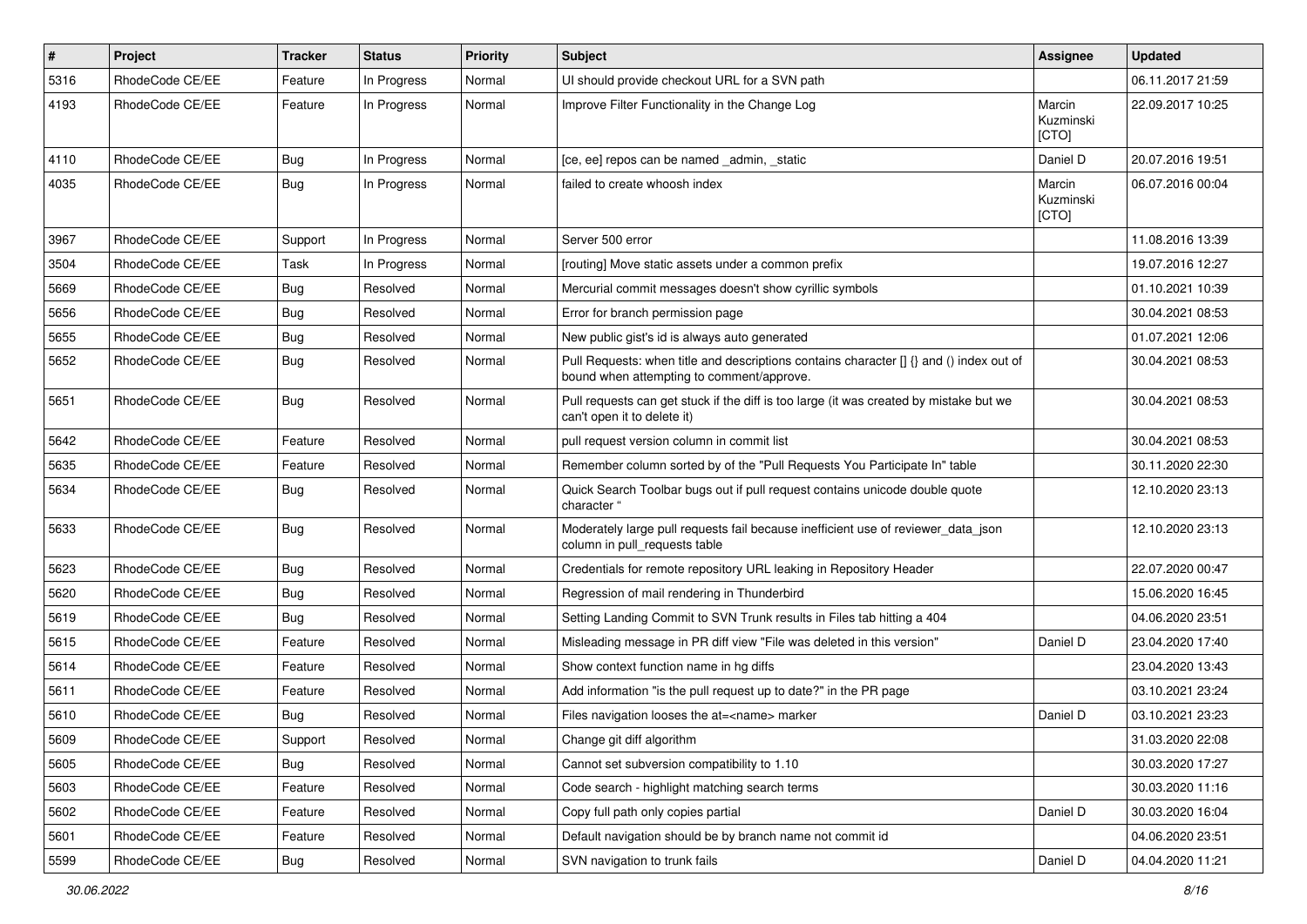| $\sharp$ | Project         | <b>Tracker</b> | <b>Status</b> | <b>Priority</b> | <b>Subject</b>                                                                                                                    | <b>Assignee</b>     | <b>Updated</b>   |
|----------|-----------------|----------------|---------------|-----------------|-----------------------------------------------------------------------------------------------------------------------------------|---------------------|------------------|
| 5596     | RhodeCode CE/EE | <b>Bug</b>     | Resolved      | Normal          | Pull Request duplicated after description edit                                                                                    |                     | 14.04.2020 13:28 |
| 5594     | RhodeCode CE/EE | Bug            | Resolved      | Normal          | Credentials in Repository Settings for Pull requests are exposed                                                                  |                     | 28.05.2020 20:25 |
| 5587     | RhodeCode CE/EE | Bug            | Resolved      | Normal          | Broken metatags in 4.18.1                                                                                                         | <b>Marcin Lulek</b> | 29.01.2020 11:46 |
| 5585     | RhodeCode CE/EE | Feature        | Resolved      | Normal          | Minimize downtime on rccontrol upgrade                                                                                            |                     | 27.03.2020 09:45 |
| 5583     | RhodeCode CE/EE | Feature        | Resolved      | Normal          | rcextensions hook for pull request comment                                                                                        |                     | 23.04.2020 13:42 |
| 5581     | RhodeCode CE/EE | Feature        | Resolved      | Normal          | expose `send email` option in the HTTP API, for `comment commit` and<br>`comment_pull_request`                                    | Daniel D            | 29.01.2020 11:46 |
| 5579     | RhodeCode CE/EE | Bug            | Resolved      | Normal          | JS bug when a commit message can be parsed as a number                                                                            | Daniel D            | 20.01.2020 10:04 |
| 5574     | RhodeCode CE/EE | Feature        | Resolved      | Normal          | hg: Information for external hooks                                                                                                |                     | 30.07.2020 15:40 |
| 5573     | RhodeCode CE/EE | Bug            | Resolved      | Normal          | Wrong notification Base Url for Email-Integrations                                                                                |                     | 16.01.2020 08:53 |
| 5571     | RhodeCode CE/EE | Bug            | Resolved      | Normal          | redmine does not work with firefox any more                                                                                       |                     | 25.10.2019 12:38 |
| 5569     | RhodeCode CE/EE | <b>Bug</b>     | Resolved      | Normal          | SshWrapper error                                                                                                                  |                     | 21.01.2020 02:02 |
| 5561     | RhodeCode CE/EE | Bug            | Resolved      | Normal          | PR diff doesn't update when target changes                                                                                        |                     | 21.05.2020 11:53 |
| 5557     | RhodeCode CE/EE | <b>Bug</b>     | Resolved      | Normal          | Consider removing slashes from the RSS feed names                                                                                 |                     | 31.10.2019 19:54 |
| 5555     | RhodeCode CE/EE | Bug            | Resolved      | Normal          | Making Repository Public does not update the Default User Permissions                                                             |                     | 28.05.2020 20:26 |
| 5554     | RhodeCode CE/EE | Support        | Resolved      | Normal          | How to increase number of commits shown in pagination on dashboard and<br>changelog                                               |                     | 21.01.2020 02:08 |
| 5546     | RhodeCode CE/EE | Support        | Resolved      | Normal          | experiments with mercurial 4.9                                                                                                    |                     | 26.03.2019 09:23 |
| 5544     | RhodeCode CE/EE | Support        | Resolved      | Normal          | Use of authentication token with LDAP account results in account lockout when max<br>bad password attempts are configured in LDAP |                     | 27.02.2019 10:09 |
| 5537     | RhodeCode CE/EE | Task           | Resolved      | Normal          | Add owner to create_pull_request API                                                                                              |                     | 28.02.2019 13:52 |
| 5530     | RhodeCode CE/EE | <b>Bug</b>     | Resolved      | Normal          | Email integration has incorrect url                                                                                               |                     | 09.02.2019 10:33 |
| 5521     | RhodeCode CE/EE | Bug            | Resolved      | Normal          | Proxing SVN http requests does not work when using prefix for rhodecode.                                                          |                     | 28.02.2019 13:52 |
| 5520     | RhodeCode CE/EE | Feature        | Resolved      | Normal          | Show the head commits shas when the merge is prevented due to multiple heads                                                      |                     | 28.02.2019 13:52 |
| 5518     | RhodeCode CE/EE | <b>Bug</b>     | Resolved      | Normal          | Zero-sized files in /rhodecode/config/rcextensions/examples                                                                       |                     | 21.01.2020 02:18 |
| 5515     | RhodeCode CE/EE | Bug            | Resolved      | Normal          | PR default reviewer is incorrect                                                                                                  |                     | 28.02.2019 13:52 |
| 5507     | RhodeCode CE/EE | Bug            | Resolved      | Normal          | Markdown rendering needs improvement                                                                                              |                     | 15.08.2019 15:40 |
| 5505     | RhodeCode CE/EE | Bug            | Resolved      | Normal          | Notification emails from RhodeCode is garbled in Outlook 2016 web client                                                          |                     | 07.12.2018 09:49 |
| 5490     | RhodeCode CE/EE | Bug            | Resolved      | Normal          | Changes to repo group permissions via API are not audit logged                                                                    |                     | 28.02.2019 13:52 |
| 5482     | RhodeCode CE/EE | Bug            | Resolved      | Normal          | Changing a repo's 'Remote pull uri' in its Settings fails with 'No repo type specified'                                           |                     | 31.10.2018 08:37 |
| 5469     | RhodeCode CE/EE | Feature        | Resolved      | Normal          | elastisearch > 2.x not supported ?                                                                                                |                     | 21.01.2020 02:19 |
| 5461     | RhodeCode CE/EE | Bug            | Resolved      | Normal          | Changes to user group permissions via API are not audit logged                                                                    |                     | 30.08.2018 09:47 |
| 5457     | RhodeCode CE/EE | Bug            | Resolved      | Normal          | Internal server error on full-text search settings page with Elasticsearch                                                        |                     | 16.04.2018 09:08 |
| 5444     | RhodeCode CE/EE | <b>Bug</b>     | Resolved      | Normal          | Error while creating a pull request on a Mercurial repository                                                                     |                     | 17.04.2018 22:29 |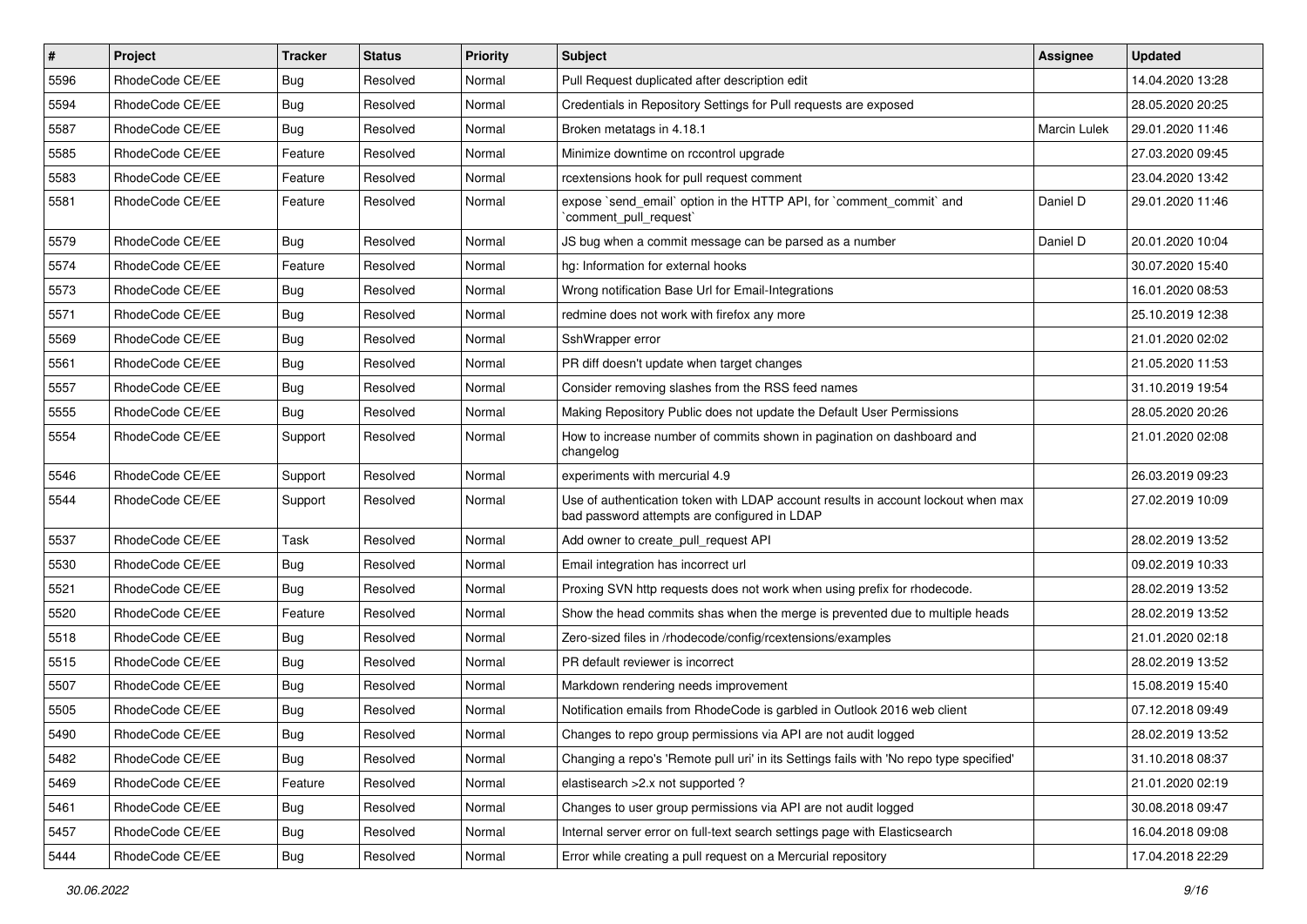| #    | Project         | <b>Tracker</b> | <b>Status</b> | <b>Priority</b> | <b>Subject</b>                                                                           | Assignee                     | <b>Updated</b>   |
|------|-----------------|----------------|---------------|-----------------|------------------------------------------------------------------------------------------|------------------------------|------------------|
| 5412 | RhodeCode CE/EE | Bug            | Resolved      | Normal          | Webhook for "pullrequest commented" event returns incomplete data                        |                              | 27.02.2018 18:00 |
| 5396 | RhodeCode CE/EE | Feature        | Resolved      | Normal          | Merge state with shadow repo should be created during pull request                       |                              | 12.10.2017 21:57 |
| 5395 | RhodeCode CE/EE | Support        | Resolved      | Normal          | Svn protocols and performance                                                            |                              | 04.04.2019 18:08 |
| 5386 | RhodeCode CE/EE | Task           | Resolved      | Normal          | Increase security for Email Change                                                       | Marcin<br>Kuzminski<br>[CTO] | 17.02.2018 17:29 |
| 5381 | RhodeCode CE/EE | Bug            | Resolved      | Normal          | Email integration changeset links invalid                                                |                              | 06.09.2017 12:29 |
| 5380 | RhodeCode CE/EE | <b>Bug</b>     | Resolved      | Normal          | repo commits pageintion error                                                            |                              | 06.09.2017 19:16 |
| 5379 | RhodeCode CE/EE | Bug            | Resolved      | Normal          | Journal RSS feed errors                                                                  |                              | 01.09.2017 16:40 |
| 5376 | RhodeCode CE/EE | Bug            | Resolved      | Normal          | error: pretxnchangegroup.acl hook failed: acl: user "" denied on branch "default"        |                              | 16.08.2017 19:45 |
| 5375 | RhodeCode CE/EE | Support        | Resolved      | Normal          | How do I configure "Go to" to just search repository names?                              |                              | 16.08.2017 18:00 |
| 5368 | RhodeCode CE/EE | Feature        | Resolved      | Normal          | Mercurial: Close branch before merging it                                                | Mathieu Cantin               | 21.01.2020 02:11 |
| 5343 | RhodeCode CE/EE | Task           | Resolved      | Normal          | SSH key management and SSH support                                                       |                              | 18.08.2017 23:50 |
| 5337 | RhodeCode CE/EE | Bug            | Resolved      | Normal          | Possible memory leak after few Git Pull Requests                                         |                              | 08.08.2017 13:08 |
| 5326 | RhodeCode CE/EE | Task           | Resolved      | Normal          | Public usergroup profile                                                                 | Bartłomiej<br>Wołyńczyk      | 22.02.2018 15:44 |
| 5321 | RhodeCode CE/EE | Feature        | Resolved      | Normal          | Audit logs                                                                               |                              | 21.06.2017 12:49 |
| 5304 | RhodeCode CE/EE | <b>Bug</b>     | Resolved      | Normal          | Email template not correct                                                               |                              | 31.10.2018 08:36 |
| 5297 | RhodeCode CE/EE | Bug            | Resolved      | Normal          | Locale fails on a SuSE system                                                            |                              | 31.10.2018 08:36 |
| 5277 | RhodeCode CE/EE | Bug            | Resolved      | Normal          | table id=user list table - Ajax error                                                    |                              | 13.04.2017 01:04 |
| 5272 | RhodeCode CE/EE | Feature        | Resolved      | Normal          | Pull Request checklist                                                                   |                              | 21.01.2020 02:09 |
| 5266 | RhodeCode CE/EE | Bug            | Resolved      | Normal          | Validate if changes in target branches get's propagated on Pull request updates          |                              | 05.04.2017 18:10 |
| 5265 | RhodeCode CE/EE | Task           | Resolved      | Normal          | Enable phases support                                                                    |                              | 11.05.2017 11:10 |
| 5259 | RhodeCode CE/EE | Bug            | Resolved      | Normal          | user-journal storage changes                                                             |                              | 12.04.2017 00:04 |
| 5235 | RhodeCode CE/EE | Task           | Resolved      | Normal          | relative image support                                                                   |                              | 10.03.2017 23:37 |
| 5229 | RhodeCode CE/EE | Task           | Resolved      | Normal          | add support for https://clipboardjs.com/                                                 |                              | 21.01.2020 02:19 |
| 5225 | RhodeCode CE/EE | Task           | Resolved      | Normal          | add tag of author/contribitor to comments                                                |                              | 11.05.2017 11:10 |
| 5221 | RhodeCode CE/EE | Task           | Resolved      | Normal          | Missing comment type in emails                                                           |                              | 19.02.2017 21:46 |
| 5213 | RhodeCode CE/EE | Bug            | Resolved      | Normal          | Fixing Apache Proxy timeout issues                                                       |                              | 14.02.2017 09:44 |
| 5210 | RhodeCode CE/EE | Bug            | Resolved      | Normal          | webook problems                                                                          |                              | 13.02.2017 19:43 |
| 5203 | RhodeCode CE/EE | Task           | Resolved      | Normal          | optimise large repos speed                                                               |                              | 08.09.2017 16:10 |
| 5202 | RhodeCode CE/EE | Task           | Resolved      | Normal          | run git gc and git repack on GIT repos when we have a scheduler via celery in<br>pyramid |                              | 04.12.2017 20:49 |
| 5201 | RhodeCode CE/EE | Task           | Resolved      | Normal          | API: implement describe-methods                                                          |                              | 13.02.2017 15:57 |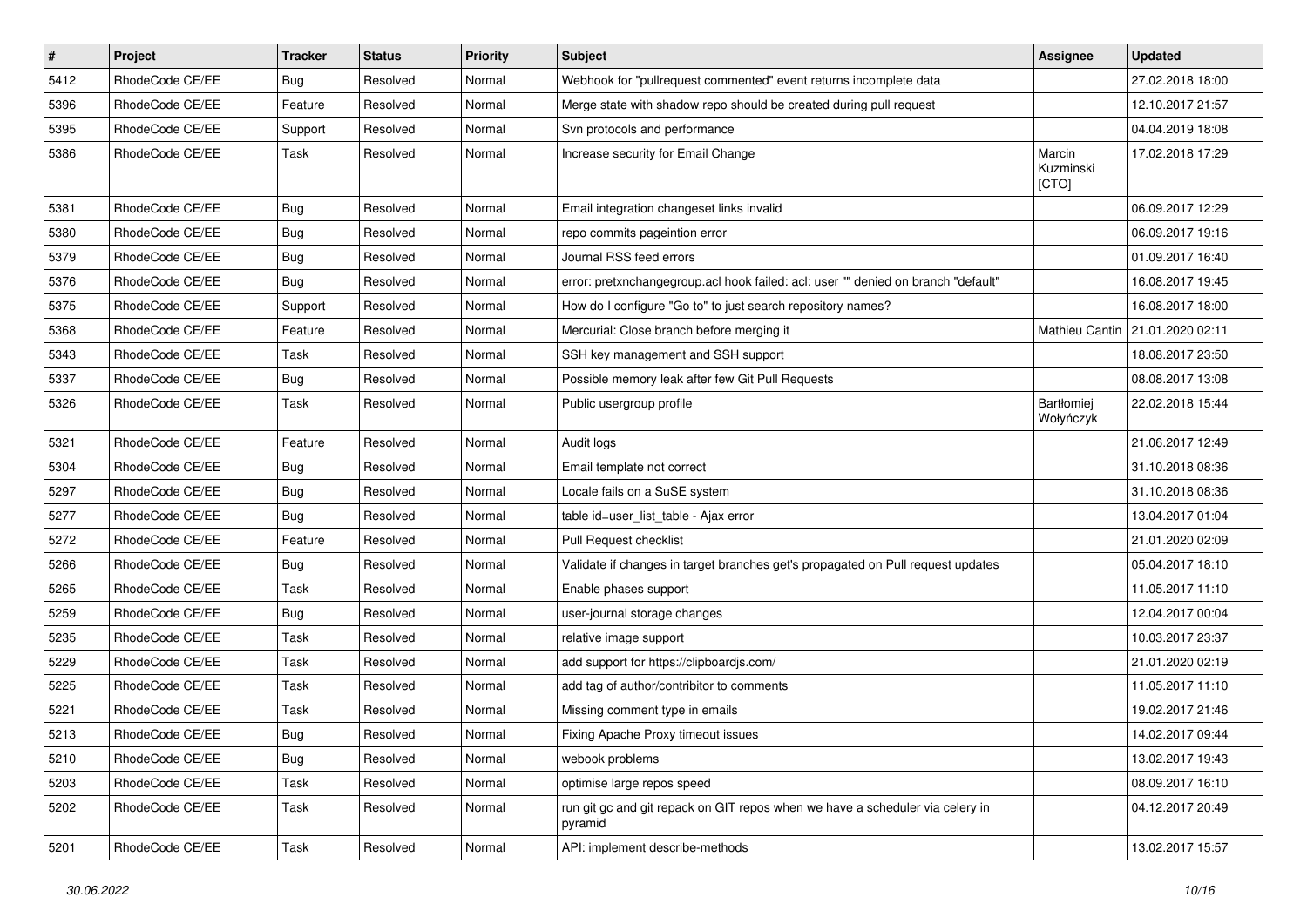| $\vert$ # | Project         | <b>Tracker</b> | <b>Status</b> | <b>Priority</b> | Subject                                                                                                              | Assignee                     | <b>Updated</b>   |
|-----------|-----------------|----------------|---------------|-----------------|----------------------------------------------------------------------------------------------------------------------|------------------------------|------------------|
| 5198      | RhodeCode CE/EE | Task           | Resolved      | Normal          | remove pyro4 from enterprise                                                                                         |                              | 07.02.2017 19:28 |
| 5187      | RhodeCode CE/EE | Feature        | Resolved      | Normal          | changelog dynamic loading of commits                                                                                 |                              | 12.06.2018 12:31 |
| 5184      | RhodeCode CE/EE | Task           | Resolved      | Normal          | bump pyramid to 1.7.X                                                                                                |                              | 06.02.2017 21:50 |
| 5164      | RhodeCode CE/EE | Bug            | Resolved      | Normal          | non-web calls are leaking session objects                                                                            |                              | 13.01.2017 01:30 |
| 5150      | RhodeCode CE/EE | Task           | Resolved      | Normal          | Password reset promts in my account should be hidden in accounts that are not of<br>type rhodecode                   | Marcin<br>Kuzminski<br>[CTO] | 02.01.2017 16:34 |
| 4678      | RhodeCode CE/EE | Task           | Resolved      | Normal          | Release 4.5.2                                                                                                        |                              | 19.12.2016 17:32 |
| 4676      | RhodeCode CE/EE | Bug            | Resolved      | Normal          | Some admin passwords can make installation fail                                                                      |                              | 16.12.2016 16:16 |
| 4675      | RhodeCode CE/EE | Bug            | Resolved      | Normal          | Disk free inodes are displayed incorrectly                                                                           |                              | 13.12.2016 22:41 |
| 4670      | RhodeCode CE/EE | Task           | Resolved      | Normal          | Release 4.5.1                                                                                                        | Marcin<br>Kuzminski<br>[CTO] | 06.12.2016 21:13 |
| 4666      | RhodeCode CE/EE | Task           | Resolved      | Normal          | Bump git and mercurial to latest versions                                                                            |                              | 02.12.2016 19:01 |
| 4311      | RhodeCode CE/EE | Task           | Resolved      | Normal          | Diffs feedback                                                                                                       | Daniel D                     | 26.11.2016 14:10 |
| 4306      | RhodeCode CE/EE | Bug            | Resolved      | Normal          | Issue to push file with character # on a SVN                                                                         |                              | 03.04.2017 16:44 |
| 4305      | RhodeCode CE/EE | Task           | Resolved      | Normal          | Meta-tagging could be excluded from limit                                                                            |                              | 09.11.2016 19:27 |
| 4297      | RhodeCode CE/EE | Task           | Resolved      | Normal          | redo the my-pull-requests page to use the datagrid                                                                   | Marcin<br>Kuzminski<br>[CTO] | 01.11.2016 09:31 |
| 4296      | RhodeCode CE/EE | <b>Bug</b>     | Resolved      | Normal          | [ee] Can not create pull requests with reviewers.                                                                    | Daniel D                     | 07.11.2016 21:17 |
| 4288      | RhodeCode CE/EE | Task           | Resolved      | Normal          | [ce, ee] unify controllers that use diffs                                                                            | Daniel D                     | 02.08.2017 11:41 |
| 4283      | RhodeCode CE/EE | Task           | Resolved      | Normal          | bump whoosh to 2.7.4 release                                                                                         |                              | 13.12.2016 21:08 |
| 4282      | RhodeCode CE/EE | Task           | Resolved      | Normal          | Add inode limit together with disk usage                                                                             | Marcin<br>Kuzminski<br>[CTO] | 19.10.2016 12:18 |
| 4281      | RhodeCode CE/EE | Task           | Resolved      | Normal          | Fix docs on To `increase database performance`                                                                       | Marcin<br>Kuzminski<br>[CTO] | 18.10.2016 16:39 |
| 4279      | RhodeCode CE/EE | Bug            | Resolved      | Normal          | re-captcha validation is broken                                                                                      | Martin<br>Bornhold           | 26.10.2016 22:27 |
| 4278      | RhodeCode CE/EE | <b>Bug</b>     | Resolved      | Normal          | [admin] Clicking the save button in admin -> settings -> issue tracker leads to<br>exception if no patterns entered. | Daniel D                     | 18.10.2016 13:38 |
| 4277      | RhodeCode CE/EE | Bug            | Resolved      | Normal          | [frontend] System info page does not work correctly in safari.                                                       | Martin<br>Bornhold           | 04.11.2016 12:08 |
| 4276      | RhodeCode CE/EE | Bug            | Resolved      | Normal          | System info page uses mercurial/git versions from RhodeCode instead of VCSServer                                     | Marcin<br>Kuzminski<br>[CTO] | 14.11.2016 21:19 |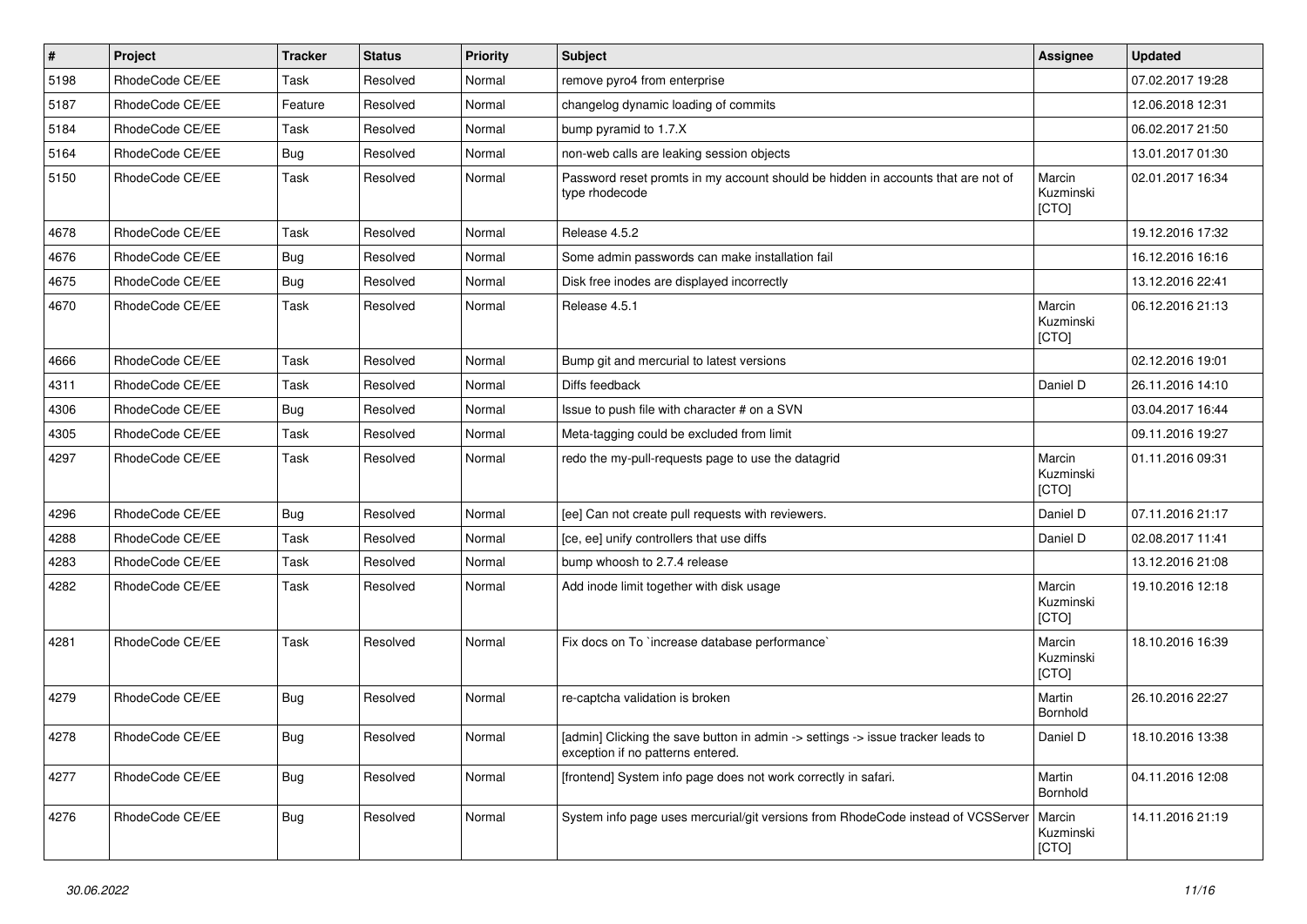| $\vert$ # | Project         | <b>Tracker</b> | <b>Status</b> | Priority | Subject                                                                                              | <b>Assignee</b>              | <b>Updated</b>   |
|-----------|-----------------|----------------|---------------|----------|------------------------------------------------------------------------------------------------------|------------------------------|------------------|
| 4274      | RhodeCode CE/EE | <b>Bug</b>     | Resolved      | Normal   | 500 error when push big objects                                                                      |                              | 13.02.2017 19:53 |
| 4271      | RhodeCode CE/EE | Bug            | Resolved      | Normal   | Browsing new repository groups via SVN issue                                                         | Martin<br>Bornhold           | 19.10.2016 11:11 |
| 4269      | RhodeCode CE/EE | Support        | Resolved      | Normal   | Allow flash messages to be permanently surpressed                                                    | Marcin Lulek                 | 14.10.2016 12:46 |
| 4267      | RhodeCode CE/EE | Feature        | Resolved      | Normal   | [ce, ee] jira tracker integration wildcard project key support                                       | Daniel D                     | 10.10.2016 20:13 |
| 4266      | RhodeCode CE/EE | Bug            | Resolved      | Normal   | Error 500 on integrations page after setting up Webhook                                              |                              | 17.10.2016 15:35 |
| 4254      | RhodeCode CE/EE | Bug            | Resolved      | Normal   | [frontend] 500 Internal Server Error with i18n-ed pages                                              | Lisa Quatmann                | 30.09.2016 14:38 |
| 4250      | RhodeCode CE/EE | <b>Bug</b>     | Resolved      | Normal   | Adding a reviewer into existing PR doesn't set a reason.                                             | Marcin<br>Kuzminski<br>[CTO] | 07.10.2016 20:05 |
| 4247      | RhodeCode CE/EE | <b>Bug</b>     | Resolved      | Normal   | [vcs] Using current time as timestamp during archive creating leads to changing<br>hashes            | Martin<br>Bornhold           | 28.09.2016 12:07 |
| 4245      | RhodeCode CE/EE | Task           | Resolved      | Normal   | Convert control command to use http mode by default                                                  | Marcin<br>Kuzminski<br>[CTO] | 14.10.2016 16:13 |
| 4244      | RhodeCode CE/EE | Support        | Resolved      | Normal   | mod_dav_svn template error when using auth_realm with spaces in it                                   | Martin<br>Bornhold           | 28.09.2016 12:07 |
| 4238      | RhodeCode CE/EE | Task           | Resolved      | Normal   | default reviewers updates                                                                            | Daniel D                     | 06.10.2016 14:26 |
| 4237      | RhodeCode CE/EE | Task           | Resolved      | Normal   | Enable HTTP support                                                                                  | Martin<br>Bornhold           | 12.10.2016 11:51 |
| 4227      | RhodeCode CE/EE | Support        | Resolved      | Normal   | VBScript files detected as text/plain - no syntax highlighting                                       |                              | 14.09.2016 22:38 |
| 4225      | RhodeCode CE/EE | Feature        | Resolved      | Normal   | [ce, ee] repo group integrations cascade to child repo groups                                        | Daniel D                     | 14.09.2016 11:12 |
| 4224      | RhodeCode CE/EE | Bug            | Resolved      | Normal   | [docs] update docs re: removing old instances when switching editions                                | Lisa Quatmann                | 11.10.2016 15:36 |
| 4219      | RhodeCode CE/EE | Feature        | Resolved      | Normal   | [ce, ee] Add mandatory reviewers for pull requests                                                   | Marcin<br>Kuzminski<br>[CTO] | 20.06.2017 15:23 |
| 4211      | RhodeCode CE/EE | Feature        | Resolved      | Normal   | [ce, ee] increase webhook flexibility                                                                | Marcin<br>Kuzminski<br>[CTO] | 20.06.2022 10:55 |
| 4207      | RhodeCode CE/EE | Feature        | Resolved      | Normal   | Support for obsolescence markers in changelog UI                                                     |                              | 19.05.2017 16:14 |
| 4203      | RhodeCode CE/EE | Task           | Resolved      | Normal   | Get rid of syn.proxy.parent path root, and replace it with reading storage location<br>from Database | Martin<br>Bornhold           | 22.09.2016 14:31 |
| 4202      | RhodeCode CE/EE | Task           | Resolved      | Normal   | Polish the 503.html page                                                                             | Daniel D                     | 30.08.2016 23:54 |
| 4194      | RhodeCode CE/EE | Task           | Resolved      | Normal   | move svn http backend out of labs into a real VCS settings                                           | Lisa Quatmann                | 14.09.2016 23:16 |
| 4192      | RhodeCode CE/EE | Feature        | Resolved      | Normal   | [ce, ee] slack/hipchat integrations group commits by branch pushed                                   |                              | 09.09.2016 19:01 |
| 4183      | RhodeCode CE/EE | Feature        | Resolved      | Normal   | Different roles for PR reviewers                                                                     | Daniel D                     | 12.10.2020 23:13 |
| 4181      | RhodeCode CE/EE | Task           | Resolved      | Normal   | Integrations: allow root repos only integrations                                                     | Daniel D                     | 31.08.2016 17:44 |
| 4180      | RhodeCode CE/EE | Task           | Resolved      | Normal   | integrations: possible limit the updates sent                                                        | Daniel D                     | 22.08.2016 12:22 |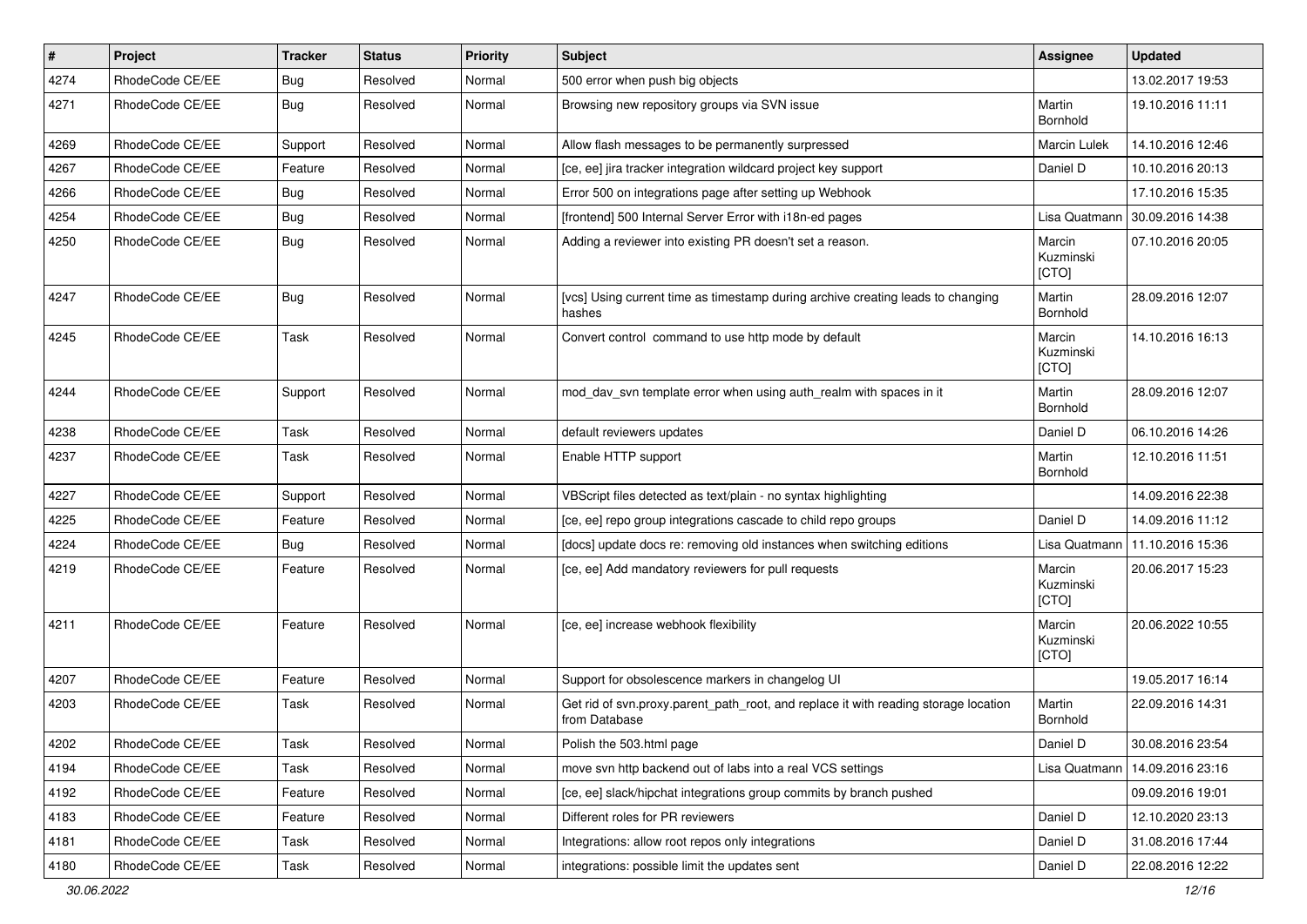| $\pmb{\#}$ | Project         | <b>Tracker</b> | <b>Status</b> | <b>Priority</b> | <b>Subject</b>                                                                                        | <b>Assignee</b>              | <b>Updated</b>   |
|------------|-----------------|----------------|---------------|-----------------|-------------------------------------------------------------------------------------------------------|------------------------------|------------------|
| 4178       | RhodeCode CE/EE | Bug            | Resolved      | Normal          | RhodeCode EE OVA VM wont run on a ESX 6.0 host                                                        | Marcin<br>Kuzminski<br>[CTO] | 15.09.2016 13:25 |
| 4175       | RhodeCode CE/EE | Feature        | Resolved      | Normal          | [ce, ee] repo group integrations                                                                      | Daniel D                     | 16.08.2016 20:00 |
| 4169       | RhodeCode CE/EE | <b>Task</b>    | Resolved      | Normal          | re-architecture celery support                                                                        |                              | 17.11.2017 19:21 |
| 4153       | RhodeCode CE/EE | Task           | Resolved      | Normal          | Optimize readme fetching by changing the system of readme detection                                   | Johannes<br>Bornhold         | 09.09.2016 10:17 |
| 4151       | RhodeCode CE/EE | Task           | Resolved      | Normal          | [packaging] Subversion to current 1.9.X                                                               |                              | 09.09.2016 10:18 |
| 4140       | RhodeCode CE/EE | Task           | Resolved      | Normal          | Check middleware chain status, and Verify that special middleware is catching<br>exceptions correctly |                              | 23.08.2016 12:13 |
| 4121       | RhodeCode CE/EE | Bug            | Resolved      | Normal          | [ce, ee] server announcement has extra margin                                                         | Lisa Quatmann                | 26.09.2016 14:00 |
| 4108       | RhodeCode CE/EE | Task           | Resolved      | Normal          | Release 4.2.2                                                                                         |                              | 14.10.2016 13:08 |
| 4091       | RhodeCode CE/EE | Bug            | Resolved      | Normal          | [ce, ee] Redmine integration blocks for 30 seconds if redmine server not available                    | Daniel D                     | 15.07.2016 12:26 |
| 4090       | RhodeCode CE/EE | Bug            | Resolved      | Normal          | test ticket                                                                                           |                              | 09.03.2021 20:39 |
| 4089       | RhodeCode CE/EE | Bug            | Resolved      | Normal          | svn repository does not exist                                                                         |                              | 12.06.2018 12:29 |
| 4081       | RhodeCode CE/EE | Support        | Resolved      | Normal          | Receiving server 500 error when trying to clone repo from windows client using<br>eclipse             |                              | 12.07.2016 14:30 |
| 4065       | RhodeCode CE/EE | <b>Bug</b>     | Resolved      | Normal          | [ux, login] 404 on login after comment attempt                                                        | Marcin<br>Kuzminski<br>[CTO] | 04.07.2016 00:40 |
| 4044       | RhodeCode CE/EE | Feature        | Resolved      | Normal          | <b>Branch permissions</b>                                                                             |                              | 30.08.2018 09:48 |
| 4036       | RhodeCode CE/EE | Bug            | Resolved      | Normal          | encrypted clone_uri can throw unicodeerror after key change                                           | Marcin<br>Kuzminski<br>[CTO] | 27.06.2016 19:38 |
| 4003       | RhodeCode CE/EE | Task           | Resolved      | Normal          | User personal repository groups improvements                                                          |                              | 07.11.2016 16:12 |
| 3999       | RhodeCode CE/EE | Feature        | Resolved      | Normal          | Add `send account information` to user creation page                                                  |                              | 28.06.2016 15:22 |
| 3981       | RhodeCode CE/EE | Feature        | Resolved      | Normal          | Add cloud hosting like Gitlab, GitHub                                                                 |                              | 02.03.2020 09:14 |
| 3971       | RhodeCode CE/EE | Bug            | Resolved      | Normal          | [ce, vcs] Merge requests/Pull requests failing due to rebase problem                                  | Johannes<br>Bornhold         | 19.07.2016 15:54 |
| 3950       | RhodeCode CE/EE | Bug            | Resolved      | Normal          | [ce, ee] trying to merge pr against a deleted branch/bookmark breaks the pr page                      | Martin<br>Bornhold           | 27.10.2016 16:12 |
| 3556       | RhodeCode CE/EE | Task           | Resolved      | Normal          | Disable and rename initial_repo_scan flag                                                             | Marcin<br>Kuzminski<br>[CTO] | 22.04.2016 14:33 |
| 3555       | RhodeCode CE/EE | <b>Bug</b>     | Resolved      | Normal          | Then disabled repo location change the panel should explicitly state that it's disabled               |                              | 25.04.2016 10:34 |
| 3549       | RhodeCode CE/EE | <b>Bug</b>     | Resolved      | Normal          | [4.0.0 regression], file source links use last commit id instead of current commit id                 | Marcin<br>Kuzminski<br>[CTO] | 21.04.2016 16:10 |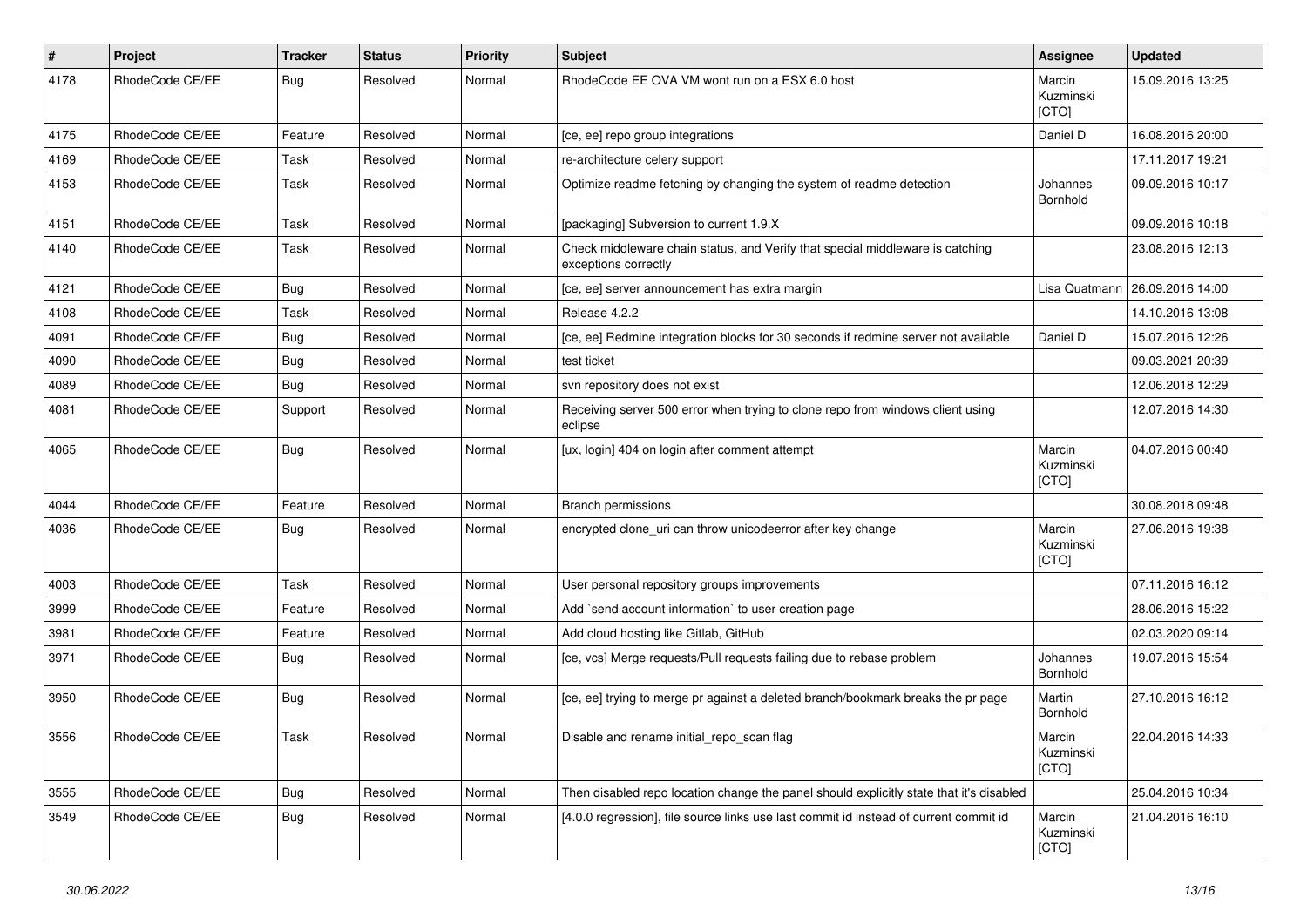| $\vert$ # | Project              | <b>Tracker</b> | <b>Status</b> | <b>Priority</b> | <b>Subject</b>                                                                                           | <b>Assignee</b>              | <b>Updated</b>   |
|-----------|----------------------|----------------|---------------|-----------------|----------------------------------------------------------------------------------------------------------|------------------------------|------------------|
| 3488      | RhodeCode CE/EE      | <b>Bug</b>     | Resolved      | Normal          | [frontend, styling] update icon font                                                                     | Lisa Quatmann                | 04.10.2016 13:27 |
| 3357      | RhodeCode CE/EE      | Bug            | Resolved      | Normal          | switch to sometimes fails to load files metadata                                                         |                              | 30.03.2016 10:56 |
| 3239      | RhodeCode CE/EE      | Task           | Resolved      | Normal          | Catch all route for repo page or repo group page is always executing checks for<br>every page            |                              | 21.04.2016 11:30 |
| 2817      | RhodeCode CE/EE      | Feature        | Resolved      | Normal          | Make largefiles downloadable from the interface                                                          |                              | 27.03.2017 14:04 |
| 2744      | RhodeCode CE/EE      | Task           | Resolved      | Normal          | Deprecating Internet Explorer                                                                            |                              | 06.07.2016 12:04 |
| 2264      | RhodeCode CE/EE      | <b>Bug</b>     | Resolved      | Normal          | New user password change doesn't actually require a password change.                                     |                              | 12.08.2016 16:01 |
| 1404      | RhodeCode CE/EE      | <b>Bug</b>     | Resolved      | Normal          | clone of really huge git repo (4gb) causes pyro to explode                                               |                              | 07.02.2017 14:52 |
| 1131      | RhodeCode CE/EE      | Feature        | Resolved      | Normal          | Implement default reviewers for code review                                                              | Daniel D                     | 21.09.2016 18:28 |
| 1055      | RhodeCode CE/EE      | Feature        | Resolved      | Normal          | [pr, vcs] Expose the shadow repository of a pull request                                                 | Martin<br>Bornhold           | 26.10.2016 10:33 |
| 4092      | RhodeCode CE/EE      | <b>Bug</b>     | Feedback      | Normal          | [ce, ee] Redmine/JIRA integrations - smart commits                                                       | Daniel D                     | 21.07.2016 12:59 |
| 3454      | RhodeCode CE/EE      | Task           | Feedback      | Normal          | [ce/ee] visually differentiate the two editions                                                          | Marcin<br>Kuzminski<br>[CTO] | 10.08.2016 03:30 |
| 2539      | RhodeCode CE/EE      | Feature        | Feedback      | Normal          | Recursive deletion of resources                                                                          |                              | 20.04.2016 08:52 |
| 4071      | RhodeCode Appenlight | Feature        | New           | Normal          | Allow for easy out-out of assigned permissions                                                           |                              | 05.07.2016 10:14 |
| 4064      | RhodeCode Appenlight | Feature        | New           | Normal          | Create a multiple action feature for Reports and Logs lists                                              |                              | 30.06.2016 15:18 |
| 4063      | RhodeCode Appenlight | Feature        | New           | Normal          | add option to specify custom value in dashboard select                                                   |                              | 30.06.2016 15:17 |
| 4062      | RhodeCode Appenlight | Feature        | New           | Normal          | A way to see browser breakdown for an error                                                              |                              | 30.06.2016 15:16 |
| 4061      | RhodeCode Appenlight | Feature        | New           | Normal          | Timezone for applications                                                                                |                              | 30.06.2016 15:16 |
| 4060      | RhodeCode Appenlight | Feature        | New           | Normal          | Replayable requests                                                                                      |                              | 30.06.2016 15:15 |
| 4059      | RhodeCode Appenlight | Feature        | New           | Normal          | Server Monitoring                                                                                        |                              | 30.06.2016 15:15 |
| 4057      | RhodeCode Appenlight | Feature        | New           | Normal          | Negation option for search filter                                                                        |                              | 30.06.2016 15:12 |
| 4056      | RhodeCode Appenlight | Feature        | New           | Normal          | Optionally allow to filter graphs per machine in dashboard                                               |                              | 30.06.2016 15:12 |
| 4052      | RhodeCode Appenlight | Task           | New           | Normal          | release fixes                                                                                            | <b>Marcin Lulek</b>          | 29.06.2016 12:14 |
| 3994      | RhodeCode Appenlight | Bug            | New           | Normal          | during setup, user is given option to make admin account even if one does not exist                      |                              | 08.06.2016 12:44 |
| 3990      | RhodeCode Appenlight | <b>Bug</b>     | New           | Normal          | some dashboard builder buttons are up against fields                                                     |                              | 07.06.2016 12:01 |
| 3987      | RhodeCode Appenlight | <b>Bug</b>     | New           | Normal          | adjust footer so it's consistent with the website footer                                                 |                              | 15.06.2016 10:20 |
| 3986      | RhodeCode Appenlight | <b>Bug</b>     | New           | Normal          | table headers should be left aligned                                                                     |                              | 07.06.2016 11:53 |
| 3991      | RhodeCode Appenlight | Bug            | Resolved      | Normal          | report logs need upper margin                                                                            |                              | 21.06.2016 18:55 |
| 3989      | RhodeCode Appenlight | Bug            | Resolved      | Normal          | even up report spacing                                                                                   |                              | 21.06.2016 18:55 |
| 5628      | Documentation        | <b>Bug</b>     | New           | Normal          | Problems with SSH Connection docs                                                                        |                              | 06.05.2022 21:14 |
| 5627      | Documentation        | Bug            | New           | Normal          | Immediate re-run of rhodecode-index throws warnings on some repos (and suggests<br>rebuild from scratch) |                              | 02.07.2020 19:41 |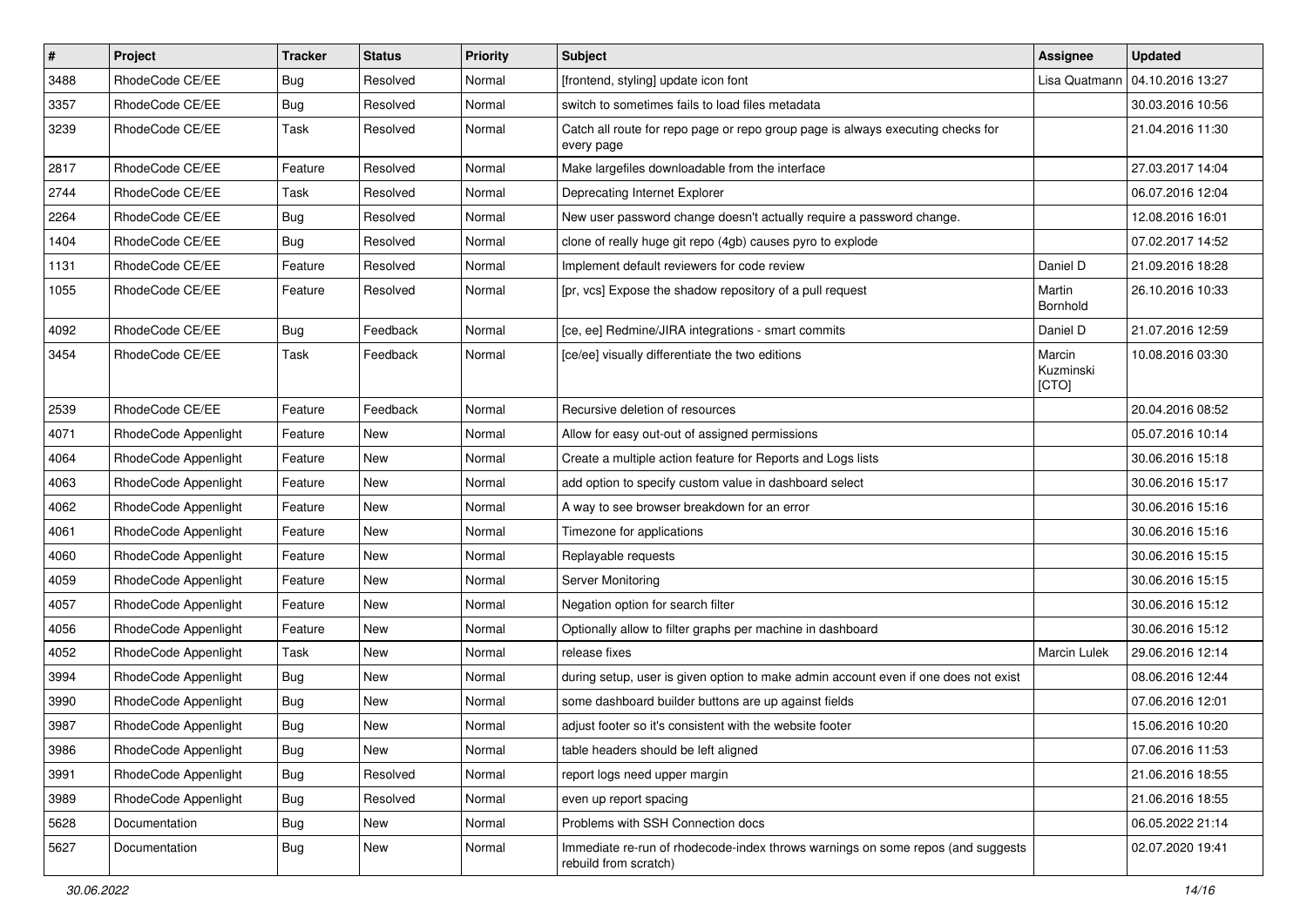| $\vert$ # | Project         | <b>Tracker</b> | <b>Status</b> | <b>Priority</b> | <b>Subject</b>                                                                 | <b>Assignee</b>              | <b>Updated</b>   |
|-----------|-----------------|----------------|---------------|-----------------|--------------------------------------------------------------------------------|------------------------------|------------------|
| 5625      | Documentation   | Bug            | New           | Normal          | Feedback on RhodeCode Full-text search docs                                    |                              | 02.07.2020 19:22 |
| 5591      | Documentation   | Support        | New           | Normal          | documentation typo                                                             |                              | 04.02.2020 19:43 |
| 5551      | Documentation   | Bug            | New           | Normal          | Mention LargeFile and LFS in the Backup page                                   |                              | 21.04.2019 20:58 |
| 5529      | Documentation   | Support        | New           | Normal          | Documentation does not detail watched repositories                             |                              | 07.02.2019 00:16 |
| 5348      | Documentation   | Bug            | <b>New</b>    | Normal          | Uninstall documentaion missing some steps                                      |                              | 06.07.2017 10:25 |
| 5347      | Documentation   | Bug            | New           | Normal          | Post Install steps should include Apache or Nginx setup.                       |                              | 06.07.2017 10:23 |
| 5248      | Documentation   | <b>Bug</b>     | New           | Normal          | Installation of rhodecode-tools                                                |                              | 16.03.2017 16:35 |
| 5237      | Documentation   | Support        | New           | Normal          | documentation for DR                                                           |                              | 06.03.2017 23:34 |
| 3093      | Documentation   | Task           | New           | Normal          | [API] - update hg/git update pr API. Auto updates PR on push                   | <b>Brian Butler</b>          | 01.07.2016 14:15 |
| 3092      | Documentation   | Task           | <b>New</b>    | Normal          | [RCE, ini] - doc available settings + check tender with Gemalto hacks          | <b>Brian Butler</b>          | 01.07.2016 14:15 |
| 737       | Documentation   | Task           | New           | Normal          | What is an extra field and how do you add it?                                  |                              | 01.07.2016 14:15 |
| 687       | Documentation   | Feature        | New           | Normal          | [Integraton] - Elastic search integration                                      | <b>Brian Butler</b>          | 01.07.2016 14:15 |
| 682       | Documentation   | Task           | New           | Normal          | Error Msg guide                                                                | <b>Brian Butler</b>          | 01.07.2016 14:15 |
| 659       | Documentation   | Feature        | New           | Normal          | Peer to Peer Failover                                                          | <b>Brian Butler</b>          | 01.07.2016 14:15 |
| 5423      | Documentation   | Support        | Resolved      | Normal          | API-Documentation for Method "create_repo_group" faulty                        |                              | 22.01.2018 16:23 |
| 5153      | Documentation   | Bug            | Resolved      | Normal          | Documentation: /tmp permissions                                                |                              | 04.01.2017 13:02 |
| 5613      | RhodeCode CE/EE | Feature        | New           | Low             | Feature Request: Issue tracker link in new tab/window                          |                              | 03.10.2021 23:25 |
| 5612      | RhodeCode CE/EE | Bug            | <b>New</b>    | Low             | CPU cores getting maxed out by VCSServer on Repository Size request            |                              | 03.10.2021 23:25 |
| 5460      | RhodeCode CE/EE | Bug            | New           | Low             | Repo creation stuck when remote clone returns partial http code 500            |                              | 06.07.2018 19:14 |
| 5441      | RhodeCode CE/EE | Feature        | New           | Low             | Some files not parsed as XML files                                             | Marcin<br>Kuzminski<br>[CTO] | 12.06.2018 12:23 |
| 4289      | RhodeCode CE/EE | Task           | <b>New</b>    | Low             | [ce, ee] clean up pygments lexer functions + handling                          | Daniel D                     | 21.10.2016 14:44 |
| 4154      | RhodeCode CE/EE | Bug            | New           | Low             | [ce, ee] user register via github captcha                                      |                              | 05.08.2016 22:51 |
| 4040      | RhodeCode CE/EE | <b>Bug</b>     | New           | Low             | [ce, ee] logout when logged out causes 403 Cross-site request forgery detected |                              | 23.06.2016 13:40 |
| 3615      | RhodeCode CE/EE | Bug            | <b>New</b>    | Low             | (OperationalError) too many SQL variables on admin journal page                |                              | 06.05.2016 11:45 |
| 5643      | RhodeCode CE/EE | Feature        | Resolved      | Low             | jump to bottom of review                                                       |                              | 30.04.2021 08:53 |
| 5575      | RhodeCode CE/EE | Bug            | Resolved      | Low             | Filtering username containing '-' does not work in Admin audit log panel       |                              | 20.01.2020 10:04 |
| 5558      | RhodeCode CE/EE | Bug            | Resolved      | Low             | Commit compare window covers text                                              |                              | 08.07.2019 18:12 |
| 5536      | RhodeCode CE/EE | Feature        | Resolved      | Low             | Ability to disable server-side SSH key generation                              |                              | 28.02.2019 13:52 |
| 5522      | RhodeCode CE/EE | Bug            | Resolved      | Low             | vcsserver fails when url contains extra "/"                                    |                              | 28.02.2019 13:52 |
| 5442      | RhodeCode CE/EE | Feature        | Resolved      | Low             | Preview of Jupyter notebooks                                                   | Marcin<br>Kuzminski<br>[CTO] | 16.01.2019 16:33 |